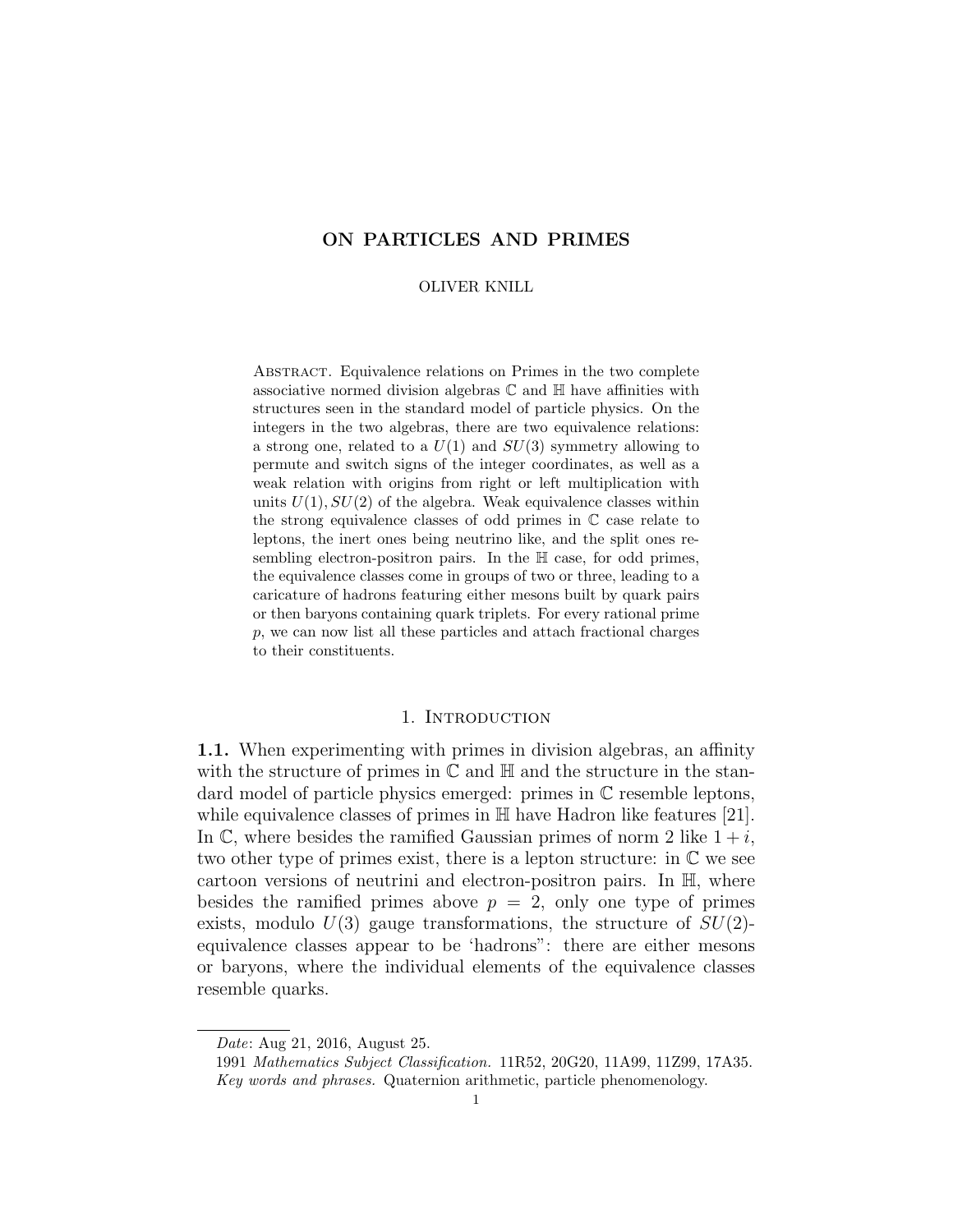**1.2.** The algebras  $\mathbb{C}, \mathbb{H}$  are naturally distinguished as these two are the only complete associative normed division algebras. Not only the unit spheres  $U(1)$ ,  $SU(2)$  of in C, H but also the Lie group  $SU(3)$  acts on spheres in H by smooth maps rotating three complex planes hinged together at the real axes. This non-linear action allows to implement more symmetries or extend any quantum dynamics from  $\mathbb C$  to  $\mathbb H$  valued fields. These symmetries lead to finite norm preserving group actions on quaternion integers and can be implemented without mentioning Lie groups: the weak equivalence is obtained by using multiplication by units in  $\mathbb{H}$ ; the strong symmetries on integers  $(a, b, c, d)$  in  $\mathbb{H}$  is generated by the 24 permutations or sign changes. Obviously this can be realized using both rotations or reflections in  $U(1)$  or then by permutations and sign changes in the space components  $(b, c, d)$  of the quaternion. The upshot is that every integer has a strong equivalence class  $(a, b, c, d)$  with non-negative entries where  $a \leq b \leq c \leq d$ . If we look at weak equivalence classes in such integer classes, the result is that each class has either one, two or three elements, where the case with one element only happens if  $N(a, b, c, d) = 2$ .

1.3. The fact that all the major gauge groups of the standard model appear as symmetries in H suggests to look at quaternion quantum mechanics, where waves are H-valued. Such a physics could be realized by looking at quaternion valued wave equations developed by Fueter [14] who also noticed that the Dirac equation in quaternion analysis plays the role of the Cauchy-Riemann differential equations. Alternatively, one can extend linear or nonlinear Schrödinger wave evolutions from C-valued fields in sub planes to quaternion-valued fields: just evolve simultaneously on complex planes spanned by 1 and one of the spacial units like  $i, j, k$  in  $\mathbb{H}$ . Assuming space is a single point (the simplest case), and L is any self-adjoint Hamiltonian operator, then instead plest case), and L is any sen-adjoint Hamiltonian operator, then instead<br>of quantum dynamics  $\psi(t) = \exp(iLt)\psi$  for a wave  $\psi = (a/\sqrt{3}, b)$ , one or quantum dynamics  $\psi(t) = \exp(i\mathcal{L}t)\psi$  for a wave  $\psi = (a/\sqrt{3}, b)$ , one<br>can consider two other waves  $\phi = (a/\sqrt{3}, c), \theta = (a/\sqrt{3}, d)$  and evolve all simultaneously using  $(\psi, \phi, \theta)' = i(L\psi, L\phi, L\theta)$ . This assures that  $C = |\psi(t)|^2 + |\phi(t)|^2 + |\theta(t)|^2$  stays invariant. (This will become a sum or integral if we look at waves on a larger geometry). The three evolutions can be glued together to a quaternion with this norm  $C = N(a, b, c, d)$ by putting  $b(t) = \text{Im}(\psi(t)), c(t) = \text{Im}(\phi(t)), d(t) = \text{Im}(\theta(t))$  and  $a(t) =$  $\sigma$  $(\psi, \phi, \theta)$  with sign  $\sigma$  chosen so that  $(a, b, c, d) \rightarrow (a(t), b(t), c(t), d(t))$ has positive Jacobean. This assures that  $N(a, b, c, d) = a^2 + b^2 + c^2 + d^2$ is invariant under the dynamics. The second equivalence relation, the  $SU(2)$  symmetry comes from the Cayley-Dickson picture expressing  $(a, b, c, d)$  as a pair of two complex numbers  $z = a + ib, w = c + id$  for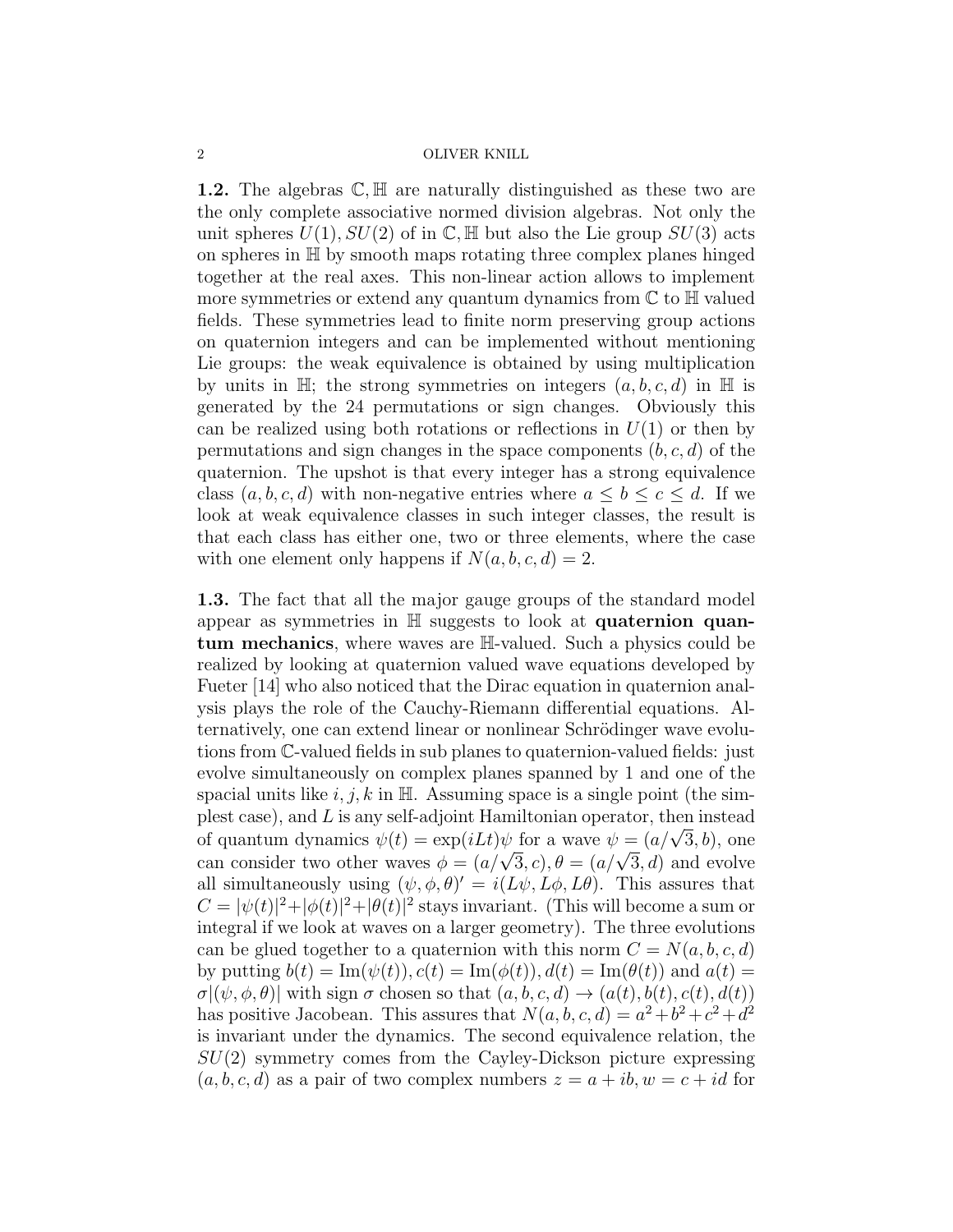which  $|z|^2 + |w|^2 = N(a, b, c, d) = \det(A)$  with the complex matrix A built by Pauli matrices. These weak symmetries on  $(z, w)$  can be implemented as determinant preserving unitary  $2 \times 2$  matrices and so by elements in  $SU(2)$ . Obviously, the weak and strong equivalence classes are different. Looking at both together in H gives the Hadron structure on primes. This amusing fact is is pure finite combinatorics.

1.4. One can ask now why number theory should matter in quantum dynamics, as a random quaternion is almost surely never an integer. One can look however at the dynamics on a "geometry", a space  $X$  with exterior derivative and measure  $\mu$ , where one classically evolves waves in  $L^2(X, \mu, \mathbb{C})$ , moving according to some dynamics in the Hilbert space  $L^2(X, \mu, \mathbb{H})$  with norm  $||\Psi||_2 = (\int_X N(\Psi(x)) d\mu(x))^{1/2}$ . The quaternion quantum evolution preserves this norm but at individual points  $x$ , the wave amplitude changes. Gauge symmetry now can render integers relevant: if a wave amplitude reaches integer arithmetic H norm  $N(\Psi(t))$  at some point, the wave value  $\Psi(t)$  can be gauged within the gauge groups to become H-integer valued at this point. Its prime factorization structure features now particles at this point. The switch of factorizations could now be seen as a particle process in which Fermions = odd primes exchange vector gauge bosons = units or ramified primes = neutral bosons. Unit migration is an exchange of bosons and recombination is particle pair creation or annihilation, mending in some way also the particle-wave duality conundrum.

1.5. This picture most certainly is just an allegory or caricature even in the realm of particle phenomenology alone which disregards dynamics: one reason is that even the simplest processes like beta decay of **a neutron**  $n \to p + e^- + \mu_e$  to a proton, electron, electron neutrino, or a **pion decay**  $\pi^+ = e^+ + \mu_e$ , where a meson decays into two leptons can not be explained by unit migration, recombination or meta commutation in H alone. Also, the way, how charge is defined below, no baryons do exist for which all three quarks have charge 2/3. This violates the existence of the  $\Delta^{++}$  baryon. We believe however that the definition of charge given here can be modified to incorporate this. We have just chosen an algorithm (using Lipschitz or Hurwitz prime property as part of the decision) which gives us a deterministic charge. There is no other reason why  $(2/3, 2/3, 2/3)$  charge triplets are excluded.

1.6. The picture drawn here is hardly of value for physics as the later by definition requires to be able to do quantitative predictions or quantitative verifications of experimentally observable processes.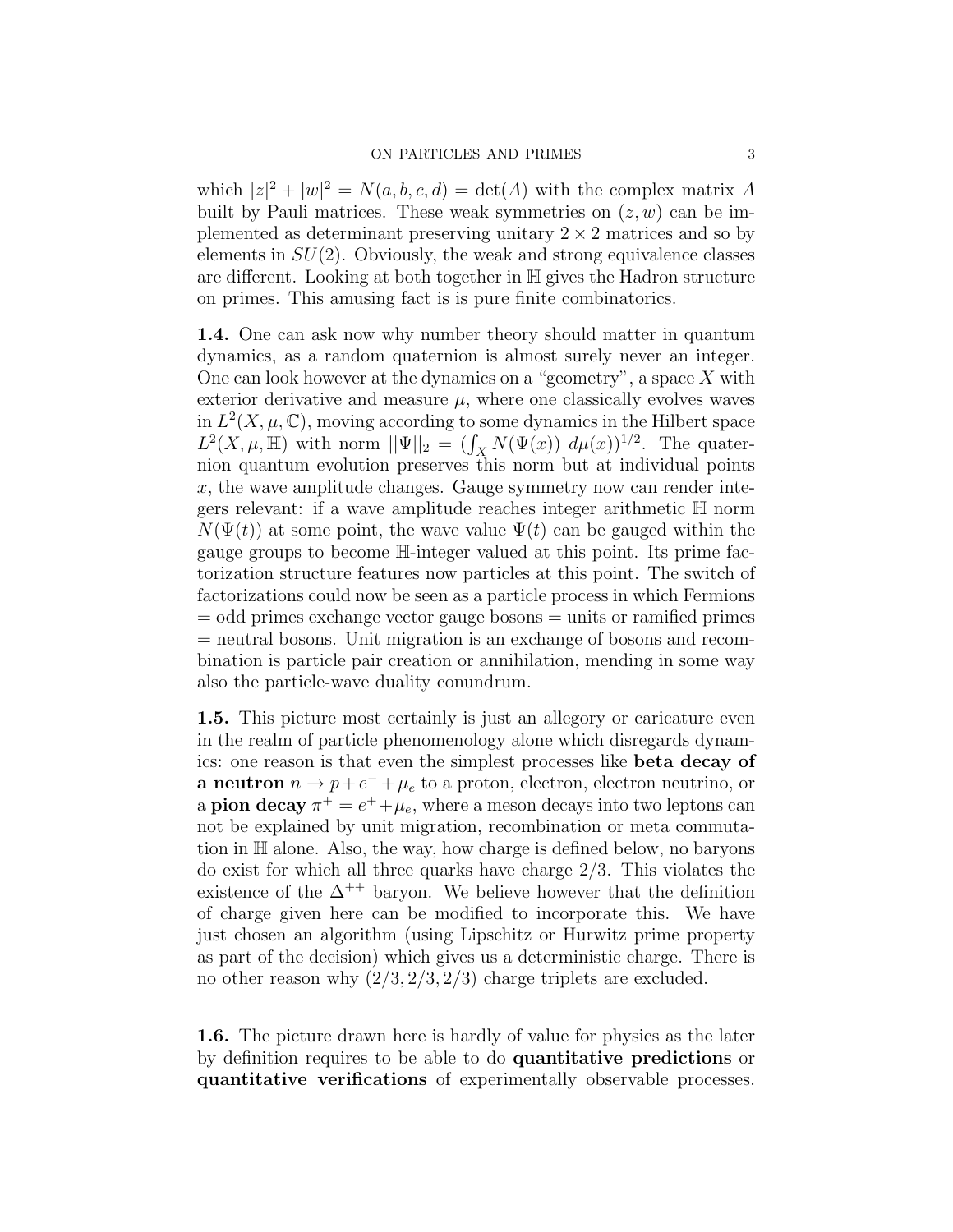And the picture drawn here does neither. We feel however that the story is of mathematical interest and that it motivates to look more closely at higher arithmetic in H as well at the mathematical structure of standard model which appears to suffer from a lack of inevitability. While the standard model is one of the most successful physical theories with excellent match between experiment and model, the structure of the involved Lagrangians is complicated even if one looks at it from a non-commutative geometry point of view [5].

1.7. Affinities between mathematical structures and physical phenomena are sometimes useful, sometimes just amusing. Here is an example of the more amusing type [17]: when looking at the Rubik group, a finite group, there are permutations available when disassembling and recombining the actual cube which resemble quarks: turn a corner cube by 120 degrees for example. Rotating one corner and other corner in the opposite direction gives a quark-anti quark meson and this permutation is realizable. Turning three corners by 120 degree can physically be realized and resembles a baryon. Also this picture is useless for physics but it is of some value as it helps to learn more about the structure of that particular finite group.

1.8. In the book [2], an analogy is drawn between linear representations of the absolute Galois group and particle physics. Physical laws are invariant under the Lorentz group. Change of coordinates can be implemented by linear actions of the group. Representations of this type can be decomposed into irreducible representations. They lead to elementary particles. In number theory, the irreducible representations of the absolute Galois group play the role of the particles.

1.9. The standard model does not answer why the number of generations of hadrons or leptons is limited to three or why the gauge groups are not unified to a larger group like  $SU(5)$  predicted by some grand unified theories. We have seen that H naturally features the gauge groups of the standard model, even so the  $SU(3)$  symmetry acts only by smooth maps on the sphere of  $H$ . The three generations can emerge naturally in a quaternion-valued quantum mechanics as we have to evolve waves in three different planes. Since the time scales in the different planes are in general different (as there is no reason why they should agree), a particle involving in a faster plane appears to be lighter. Better than imposing a wave evolution is to let the system just evolve freely in its isospectral set. Wave dynamics then emerges naturally [20] in the form of isospectral Lax deformations of exterior derivatives leading to three generations of geometries. As both leptons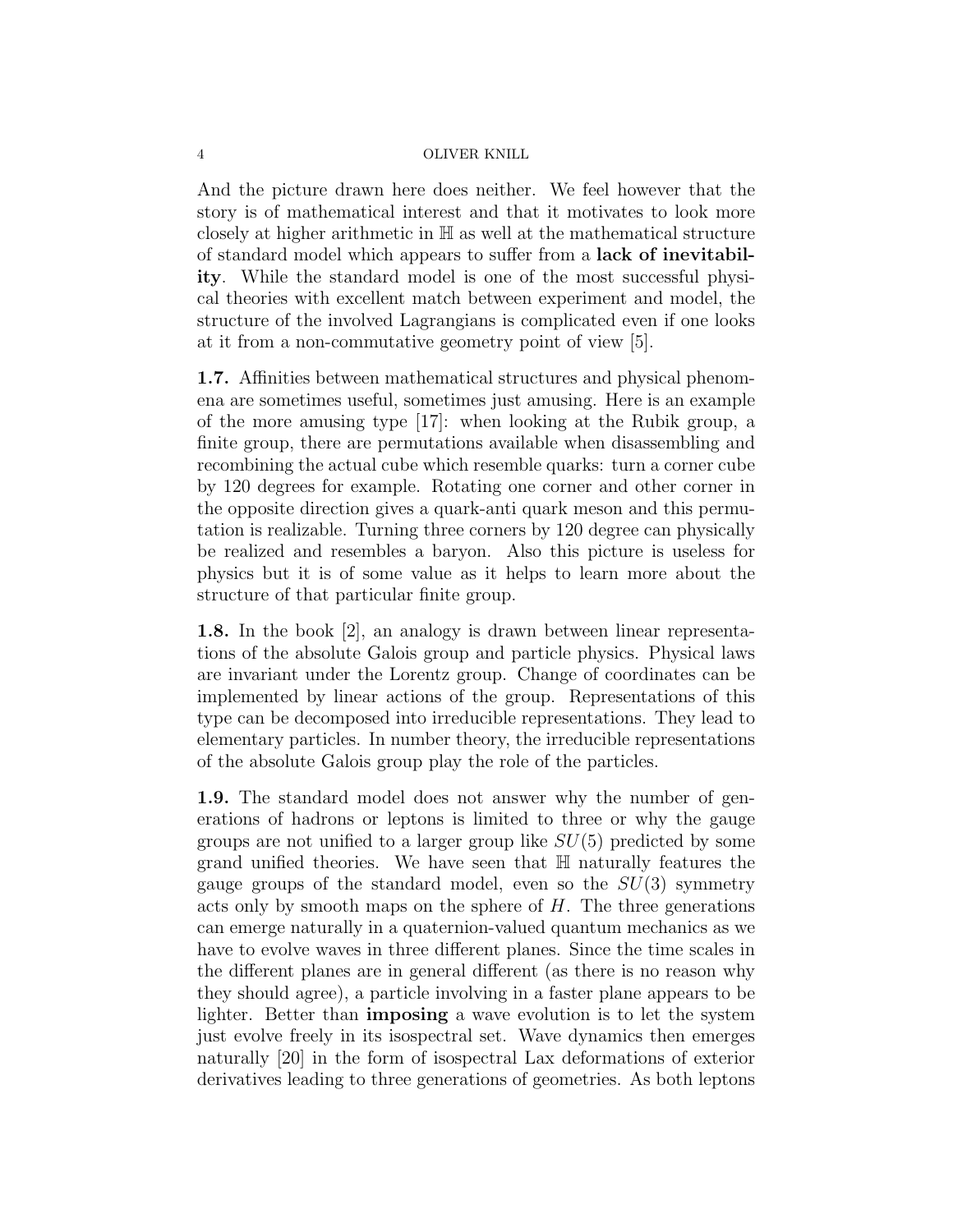and hadrons move in at least one plane and more likely in 2 or 3 planes at the same time, the probability of having a light particles is larger. The heavier particles like the top quark are more rare. The neutrini in the intersection of these planes participate to any of three dynamics producing thought associations with the observed phenomenon of neutrino oscillations.

**1.10.** Number theory in  $\mathbb{H}$  has started with Hurwitz [18] who built the setup and established some factorization features. The fundamental theorem of arithmetic in  $\mathbb H$  was completed [6]. The fact that quaternions were an outcast in part of the 20th century can historically be traced to the success of vector calculus, especially as formulated by Gibbs and Wilson [16], a book so successful that its content not only structured practically all modern calculus textbooks but also removed quaternions from the curricula. Quaternion calculus was still cultivated, like by the Swiss number theorist Rudolf Fueter who found a Cauchy integral theorem for quaternions (see  $[14, 15, 8]$ ). There is certainly much still to be explored. Only recently, the permutation structure of the meta-commutation in the prime factorization has been studied for the first time [4].

# 2. THE QUATERNION ALGEBRA

**2.1.** By the **Hurwitz theorem** [18], the algebras  $\mathbb{R}, \mathbb{C}, \mathbb{H}, \mathbb{O}$  form a complete list of all normed division algebras. Related to the Hurwitz theorem is the **Frobenius theorem** [13] which tells that the only associative real division algebras are  $\mathbb{R}, \mathbb{C}, \mathbb{H}$  and the **Mazur theo**rem which assures that the only commutative Banach division **algebras** are  $\mathbb R$  and  $\mathbb C$ . The associative, algebraically complete division algebras are  $\mathbb C$  and  $\mathbb H$ . Algebraic completeness in  $\mathbb H$  means that every polynomial  $\sum_i a_i x^i = 0$  has a solution x [12]. Completeness in a more general sense fails:  $ix - xi + 1 = 0$  has no solution (an example from [24]) or have unexpected solution sets:  $x^2 = -1$ has an entire 2-sphere as solutions and there are polynomials like  $f(x) = x^2 i x i + i x^2 i x - i x i x^2 - x i x^2 i$  for which H is the solution set (see [11]). By choosing a basis, H contains three linearly independent complex sub-rings generated by 1 and a choice of spacial vectors  $(0, b, c, d)$ satisfying  $b^2 + c^2 + d^2 = 1$ .

2.2. It is natural to ask for a relation between the Frobenius and Hurwitz theorem [1]. Note that the Frobenius theorem does not assume "normed" but makes an associativity assumption. But there seems no obvious link between the Frobenius and Hurwitz statements, as the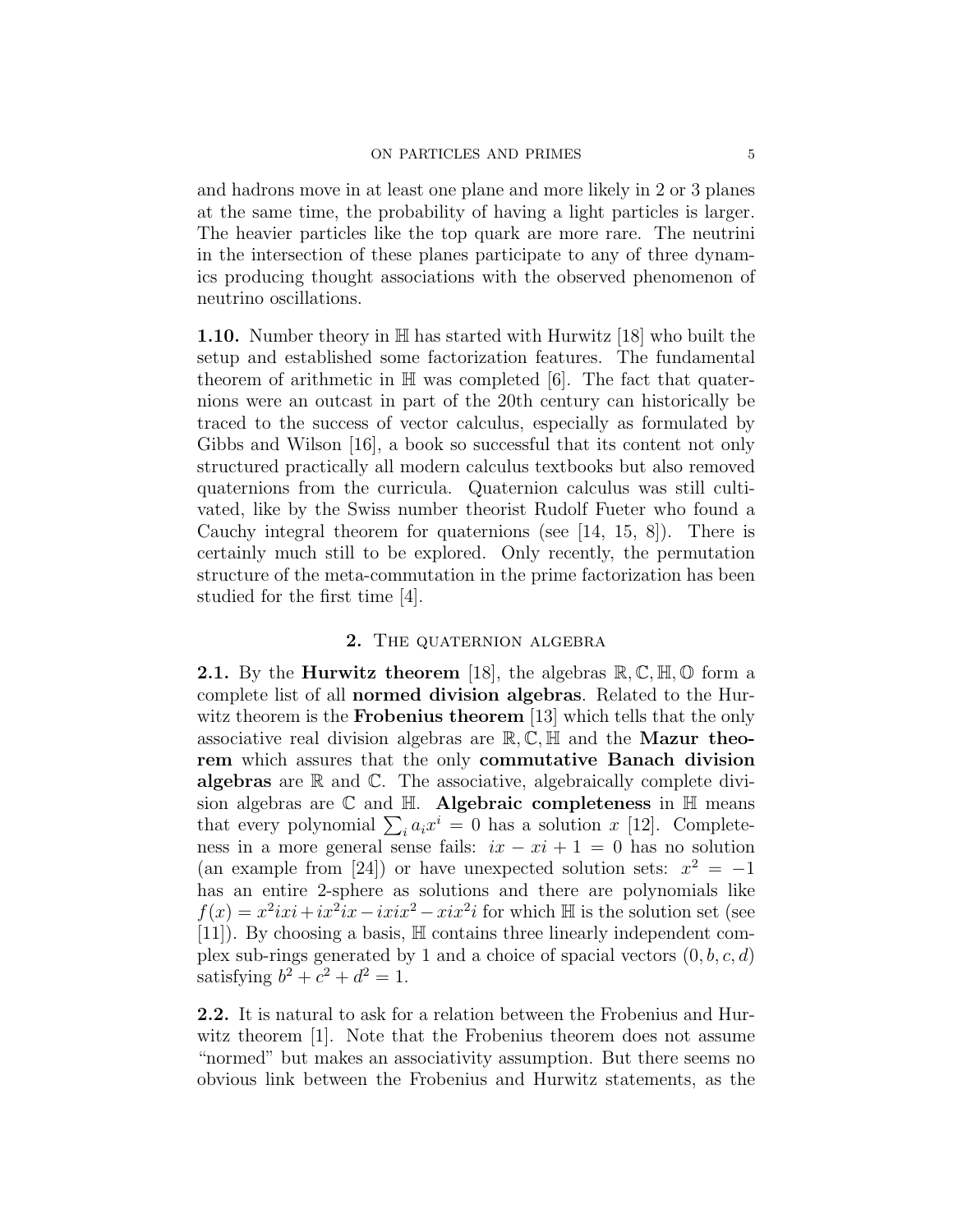class of "normed division algebras" and "division algebras" is different and associativity is quite a strong assumption. The question asks whether there could be dependencies between the proofs of the theorems. The answer is probably "no": going from Frobenius to Hurwitz requires to get rid of the attributes "associative, finite dimensional" and adding "normed" instead. Historically, Hurwitz paper was only published posthumously and does not cite Frobenius even so Hurwitz (1859-1919) and Frobenius (1849-1917) were contemporaries and both worked in Zurich. Frobenius was at ETH Zuerich between 1875 and 1892. When Frobenius took over Kronecker's chair in Berlin, Hurwitz in turn took over his chair at ETH from 1892 until his death in 1919.

**2.3.** The lattice  $\mathbb{I}$  of integers  $=$  **integer quaternions** is a maximal order in H, where the notion of order in non-commutative algebras has been defined by Emmy Noether: [23]: an order is just a subalgebra which is a lattice; it is maximal if it is not contained in a larger order. The Lipschitz integers in H form an order but only when adjoining the Hurwitz quaternions, one gets a maximal order. The lattice is also known as the densest lattice packing of  $\mathbb{H} = \mathbb{R}^4$  by unit spheres, the integer quaternions are partitioned into two different type of integers, the Lipschitz quaternions and the Hurwitz quaternions. The Lipschitz quaternions consist of vectors  $z = (a, b, c, d)$ with rational integers  $(a, b, c, d)$ . The Hurwitz quaternions are of the form  $(a, b, c, d) + (1, 1, 1, 1)/2$  with rational integers  $a, b, c, d$ . The set  $\mathbb P$ of quaternions primes are integer quaternions for which the arithmetic norm  $N(z) = a^2 + b^2 + c^2 + d^2$  is prime. For  $z = (a, b, c, d) \in \mathbb{P}$ , the **conjugate prime** is defined as  $(a, -b, -c, -d)$ . The symmetric group V of permutations on  $\{1, 2, 3, 4\}$  acts on integer quaternions and leaves primes invariant. Also the group  $W$  generated by elements in V and the conjugation involution acts on  $\mathbb{P}$ . The group W can not be realized within  $SU(3)$  but would need the larger group  $U(3)$  and wipe out the charge information. Having determinant −1, the conjugation involution  $(a, b, c, d) \rightarrow (a, -b, -c, -d)$  is not realized in  $SU(3)$ .

**2.4.** Any positive definite quadratic form N in  $\mathbb{R}^n$  defines a lattice. In such a lattice, the **form-primes** are the integers for which  $N(z)$  is a rational prime. As Hurwitz showed in [18], the primes in  $\mathbb H$  are in oneto-one correspondence with the form-primes in  $\mathbb{R}^4$ . The quaternions are also unique among division algebras in that rational and arithmetic primes are the same. For Gaussian primes C for example, real primes  $p = 4k + 3$ , primes of norm 2 and primes of norm p which is a prime of the form  $p = 4k + 1$  are distinguished. Also the quadratic form  $N(x, y) = x^2 + xy + y^2$  on Eisenstein integers generates only most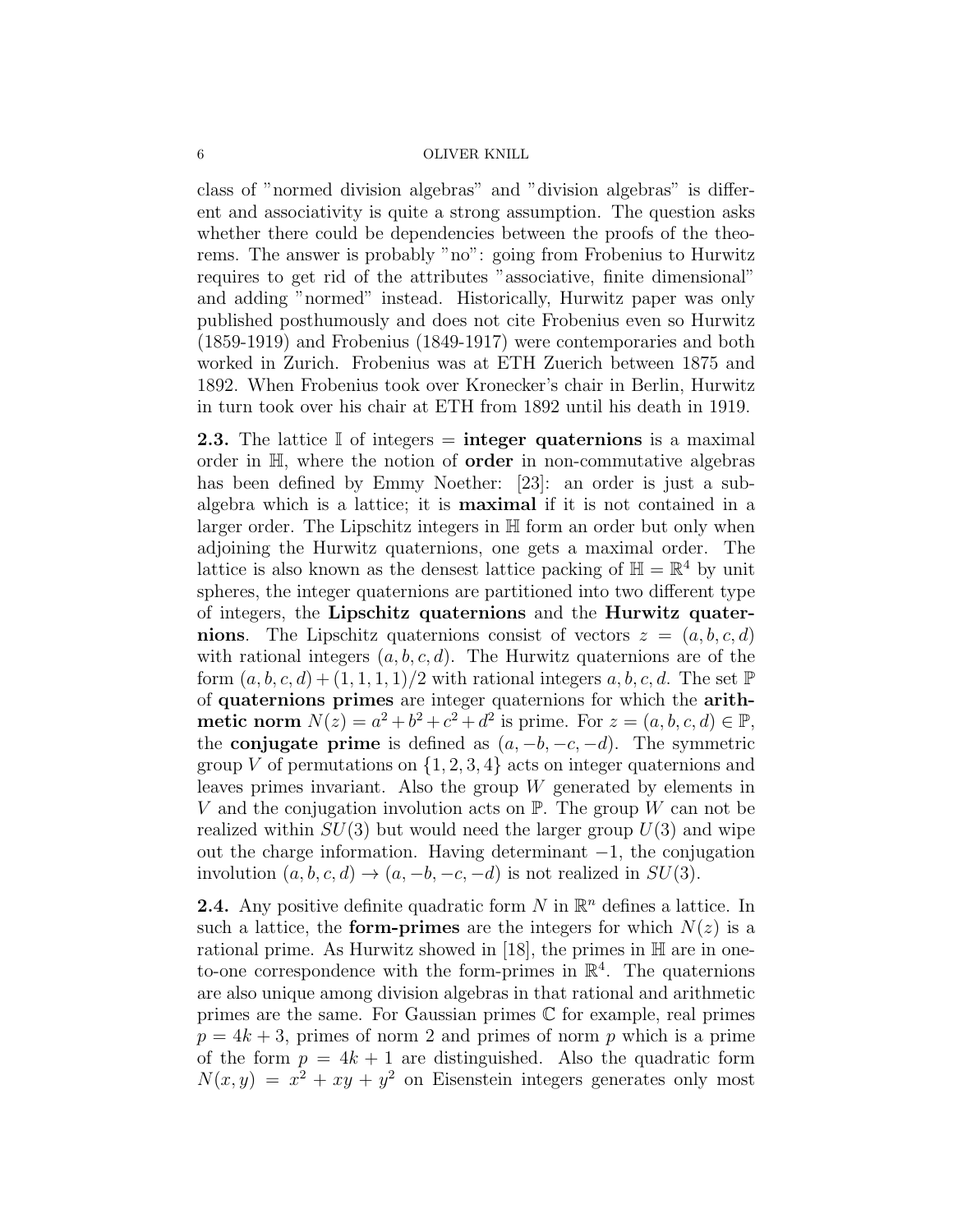of the Eisenstein primes, the split ones. In that case,  $p = 3$  are the ramified primes. The inert primes, the primes on the integer axes  $\mathbb Z$ or  $w\mathbb{Z}$  are not quadratic form primes among the Eisenstein integers, because there, the square root of  $N$  is prime and not the norm  $N$ .

**2.5.** A multiplication on  $\mathbb{H}$  is defined by writing  $z = a + bi + cj + dk$  with space units  $i, j, k$  satisfying the Hamilton relations  $i^2 = j^2 = k^2 =$  $ijk = -1$  and extending this linearly. The spacial part is generated by the units  $i, j, k$ . Together with 1, they form a basis. While the quadratic equation  $x^2 = 1$  has the only solution  $\pm 1$  in H, the quadratic equation  $x^2 = -1$  in H already has already infinitely many solutions  $(0, b, c, d)$  with  $b^2+c^2+d^2=1$ . The rational unit 1 paired with one of the space units  $(0, b, c, d)$  forms a two-dimensional plane. Each of them is also a complete sub-algebra isomorphic to  $\mathbb C$ . Except for  $\mathbb H$  itself, these complex planes are the only complete normed division sub-algebras of H. If we want the sub-algebra to have their integers as part of the integers in H, there are only three sub planes left and these are the ones generated by 1 and a choice of  $\{i, j, k\}$ .

2.6. If "geometry" is a geometric space with an exterior derivative d leading to Laplacian  $L = (d + d^*)^2$ , we have wave dynamics or isospectral Lax deformations of the derivative d. Examples of geometries are compact Riemannian manifold or a finite simple graphs. If we look at the wave equation and want to be able to reach from a point  $x$  in the geometry to a point  $y$ , we need to use a complex variable. The wave equation  $u_{tt} = -Lu$  with Laplacian  $L = D^2$  has the explicit solution  $u(t) = \cos(Dt)u(0) + i\sin(Dt)D^{-1}u'(0)$ , where  $D^{-1}$  is the inverse of  $D = d + d^*$  on the orthogonal complement of the kernel and d is the exterior derivative. This can be written as a **complex Schrödinger** wave  $\psi(t) = e^{iDt}\psi(0)$  with complex wave  $\psi(t) = u(t) - iD^{-1}u'(t)$ . Since complex sub-algebras exist in H, we also look at Gaussian primes. Real sub-algebras like R generated by 1 are not complete and some of their primes decay like  $p = 5$  which decays into  $1 \pm 2i$ . But primes which are initially in one of the three arithmetic complex wave subspaces, are also primes in H.

**2.7.** The linear map  $\phi$ , mapping  $z \in \mathbb{H}$  to  $\phi(z) = Z = (a/\sqrt{3} + a^2)$ 2. i. The linear map φ, mapping  $z \in \mathbb{H}$  to φ(z) =  $Z = (a/\sqrt{3} + ib, a/\sqrt{3} + ic, a/\sqrt{3} + id)$  =  $(a_1 + ib', a_2 + ic', a_3 + id')$  ∈  $\mathbb{C}^3$  satisfies  $|Z|^2 = N(z)$ . Conversely, given  $Z = (a_1 + ib', a_2 + ic', a_3 + id')$ , define a' by  $a'^2 = a_1^2 + a_2^2 + a_3^2$ , leading to  $\eta(Z) = (a', b', c', d')$  which satisfies  $|Z|^2 = N(\eta(Z))$ . It satisfies  $\eta(\phi(z)) = z$ . Given  $U \in SU(3)$ , define  $\psi(U) = \eta U \phi : \mathbb{H} \to \mathbb{H}$ . By construction,  $\psi(U)$  preserves the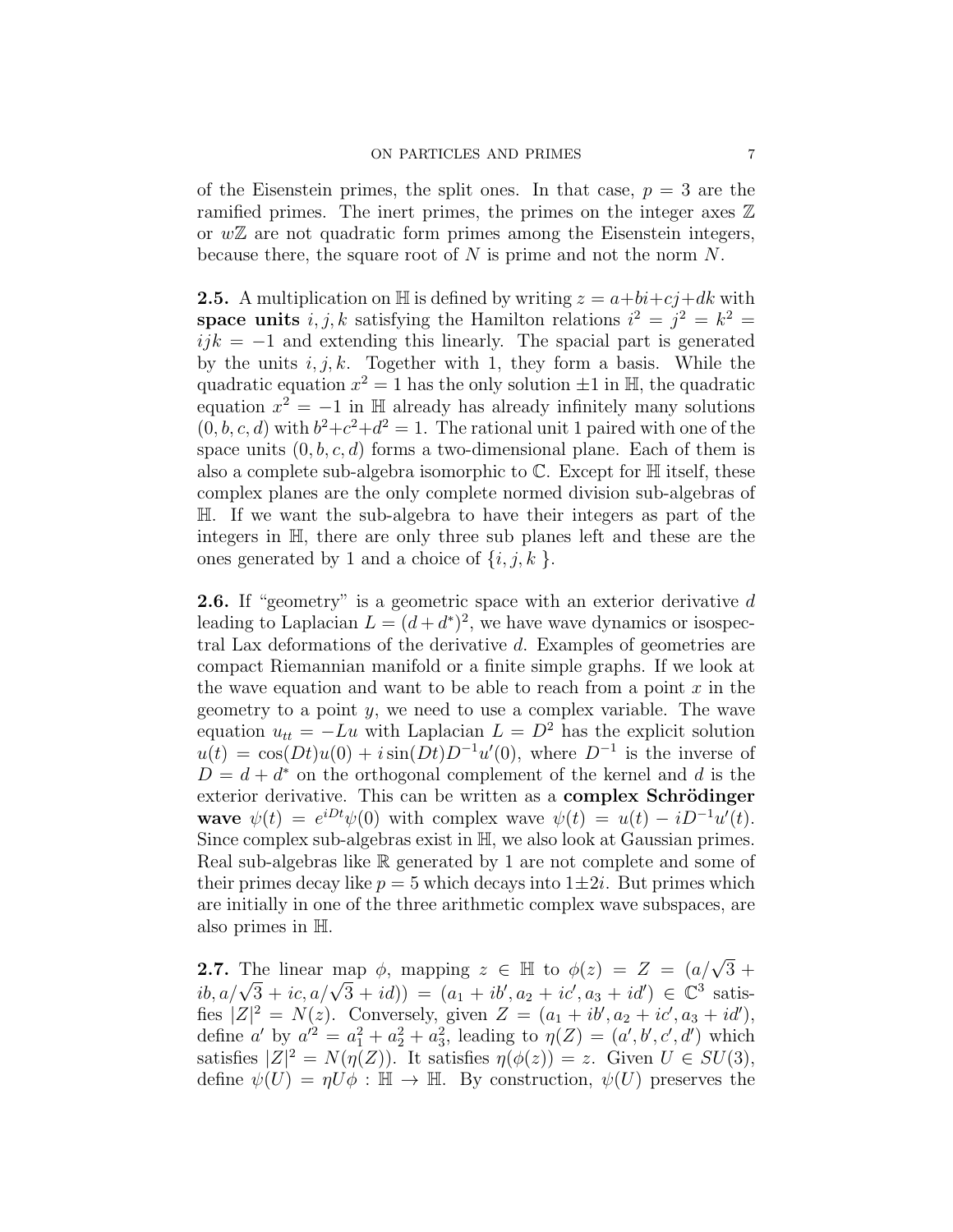unit sphere in  $\mathbb H$  but it is neither linear nor invertible. Any quaternion with prime amplitude  $p$  can now be gauged to be an integer. The unitary group  $U(3)$  together with the  $U(1)$  action on complex planes allows to realize any permutation of  $(a, b, c, d) \rightarrow \pi(a, b, c, d)$  of the four coordinates of a quaternion as well as to perform sign changes like  $(a, b, c, d) \rightarrow (a, -b, c, d)$ . In other words, modulo gauge transformations given by the  $U(3)$  action, every quaternion is equivalent to a quaternion  $(a, b, c, d)$  with  $0 \le a \le b \le c \le d$ . The observation which led us to write this down was that the  $SU(2)$  equivalence classes of these classes come now in groups of 2 or 3 for odd primes. This looks like the meson and baryon structure for Hadrons.

### 3. UNITS AND PRIMES

3.1. We have seen that quaternions play a distinguished role among all algebraic structures:  $\mathbb C$  and  $\mathbb H$  are the only algebraically complete associative division algebras, and as  $\mathbb H$  is the maximal one containing  $\mathbb C$ as proper complete sub algebras: if X is a sub-algebra of  $\mathbb H$  containing  $\{0,1\}$ , then it must contain the real line R and the square root of −1. In H, any solution v of  $v^2 = -1$  is of the form  $(0, b, c, d)$  with  $b^2 + c^2 + d^2 = 1$ . If it contains besides 1 and a solution to  $v^2 = -1$ a third linearly independent element, then by Frobenius,  $X = \mathbb{H}$ , as there is no other algebra between  $\mathbb C$  and  $\mathbb H$ .

**3.2.** The algebra  $\mathbb{H}$  has a natural representation in the algebra of complex 2 × 2 matrices: every  $z = (a, b, c, d) \in \mathbb{H}$  defines a matrix  $A =$  $a\sigma_0+b\sigma_1+c\sigma_2+d\sigma_3 \in GL(2,\mathbb{C})$ , where  $\sigma_0=I$  and  $\sigma_i$  are the **Pauli ma**trices. Now  $A(z)A(w) = A(zw)$  and  $N(z) = det(A(z))$ . The Cauchy-**Binet determinant formula**  $\det(AB) = \det(A)\det(B)$  for matrices  $A(z) = \begin{bmatrix} a+ib & c+id \\ c-id & a-ib \end{bmatrix}$  gives the identity  $N(zw) = N(z)N(w)$ . The unit sphere in  $\mathbb H$  is  $SU(2)$  which happens to be a Lie group. The normed division algebras  $\mathbb C$  and  $\mathbb H$  can be distinguished by the fact that their unit spheres are continuous Lie groups as this property eliminates both  $\mathbb R$  and  $\mathbb O$ . The only Lie groups which are spheres are  $S^k$ for  $k = 0, 1, 3$  and the only continuous ones are  $S<sup>k</sup>$  with  $k = 1, 3$ . (A short proof of that statement was sketched by [9]: if the Lie group  $G$  is Abelian then the Lie algebra must be  $\mathbb{R}^n$  so that it must be a universal cover of  $G$ . This only works if  $G$  is not simply connected, implying  $G = S<sup>1</sup>$  as this is the only not simply connected but connected sphere. If G is non-Abelian, define the 3-form  $t(x, y, z) = (x, y, z)$  which by the non-Abelian assumption is not the zero form. One can show that it is left and right invariant and so closed but not exact, leading to a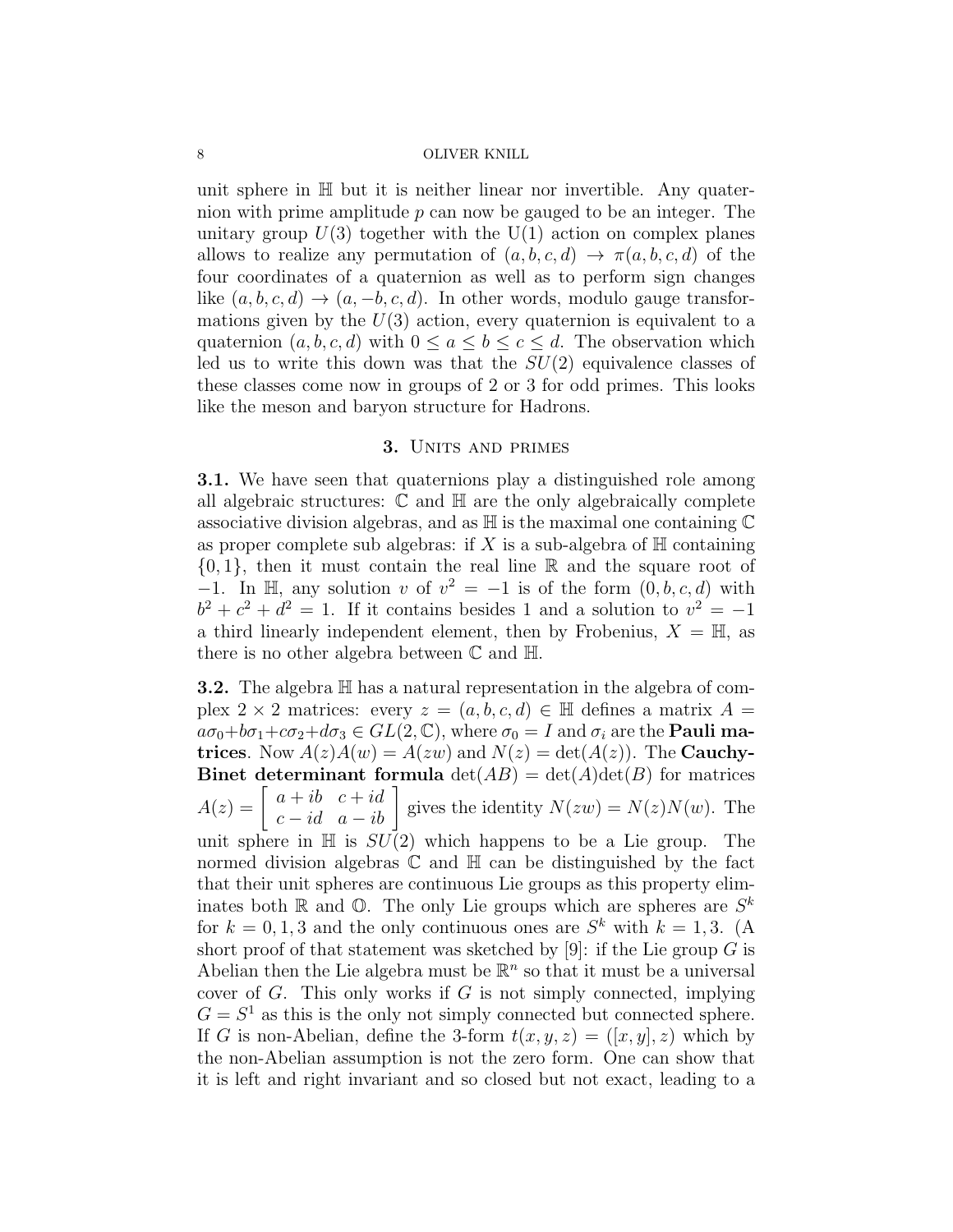nontrivial cohomology  $H^3(G)$ . This forces  $G = S^3$  as this is the only Euclidean sphere with non-vanishing  $H^3$ .)

**3.3.** There are 24 units in  $\mathbb{H}$ ; 16 of them are **Hurwitz units**  $(a, b, c, d)/2$ with  $a, b, c, d \in \{-1, 1\}$  and 8 of them are **Lipschitz units**  $\pm 1, \pm i, \pm j\pm j$ k. The Lipschitz units are permutations of  $(\pm 1, 0, 0, 0)$ , the Hurwitz integers are permutations of  $(\pm 1, \pm 1, \pm 1, \pm 1)/2$ . The finite set U of units forms the binary tetrahedral group which can also be written as the special linear group  $SL(2,3)$  over  $\mathbb{Z}/(3\mathbb{Z})$ . As quaternions can be represented as  $2 \times 2$  matrices, U is also a discrete finite subgroup of the unitary group  $SU(2)$ .

**3.4.** The group  $SU(2)$  is also known as the compact symplectic group  $Sp(1)$  or the spin group Spin(3). The finite group U of units in H can be identified as the semi-direct product of the quaternion sub group Q built by the 8 Lipschitz units and the cyclic group  $Z_3$ , generated by conjugation  $i \to j \to k \to i$ . It is finitely presented satisfying  $(ab)^2 = a^3 =$  $b^3 = 1$  for the generators  $a = (1 + i + j + k)/2$  and  $b = (1 + i + j - k)/2$ . All cyclic subgroups have order 2, 3 or 6. The element  $-a$  for example generates a cyclic group of order 6. The only units for which all entries are non-negative are  $(1, 0, 0, 0), (0, 1, 0, 0), (0, 0, 1, 0), (1, 1, 1, 1)/2$ . The fact that each of the 16 regions like  $a > 0, b > 0, c > 0, d > 0$  contains exactly one Hurwitz unit will play a role combinatorially when looking at weak equivalence equations.

**3.5.** In  $\mathbb{C}$ , the integers have only one type, but primes appear in three flavors: **inert**, **split** or **ramified** depending on how they factor in the field extension: the real ones with prime  $\sqrt{N(p)}$  of the form  $4k + 3$ , the ones with prime  $N(p)$  of the form  $4k + 1$  and then the primes of norm  $N(z) = 2$ . There are 4 units  $\{1, i, -1, -i\}$ . The group U of units is the cyclic group  $C_4$ . There is an other group W, the group of all permutations of the coordinates. In  $\mathbb{C}$ , it is the dihedral group  $D_4$ . Every equivalence class of W can be represented as  $(a, b)$  with  $0 \leq a \leq b$ . All W equivalence classes have only one element. The U equivalence classes have 1 or 2 elements. The units and the primes with norm 2 have only one element, also the real primes have only one equivalence class. The other primes have 2 elements in each equivalence class. An example is  $4 + i$  and  $4 - i$ .

**3.6.** Hurwitz showed that in  $\mathbb{H}$  and  $p \neq 2$ , there are exactly  $24(p + 1)$ primes  $(a, b, c, d)$  with  $a^2 + b^2 + c^2 + d^2 = p$ . There are therefore  $p + 1$ classes of primes above each rational prime p. For example, for  $p = 3$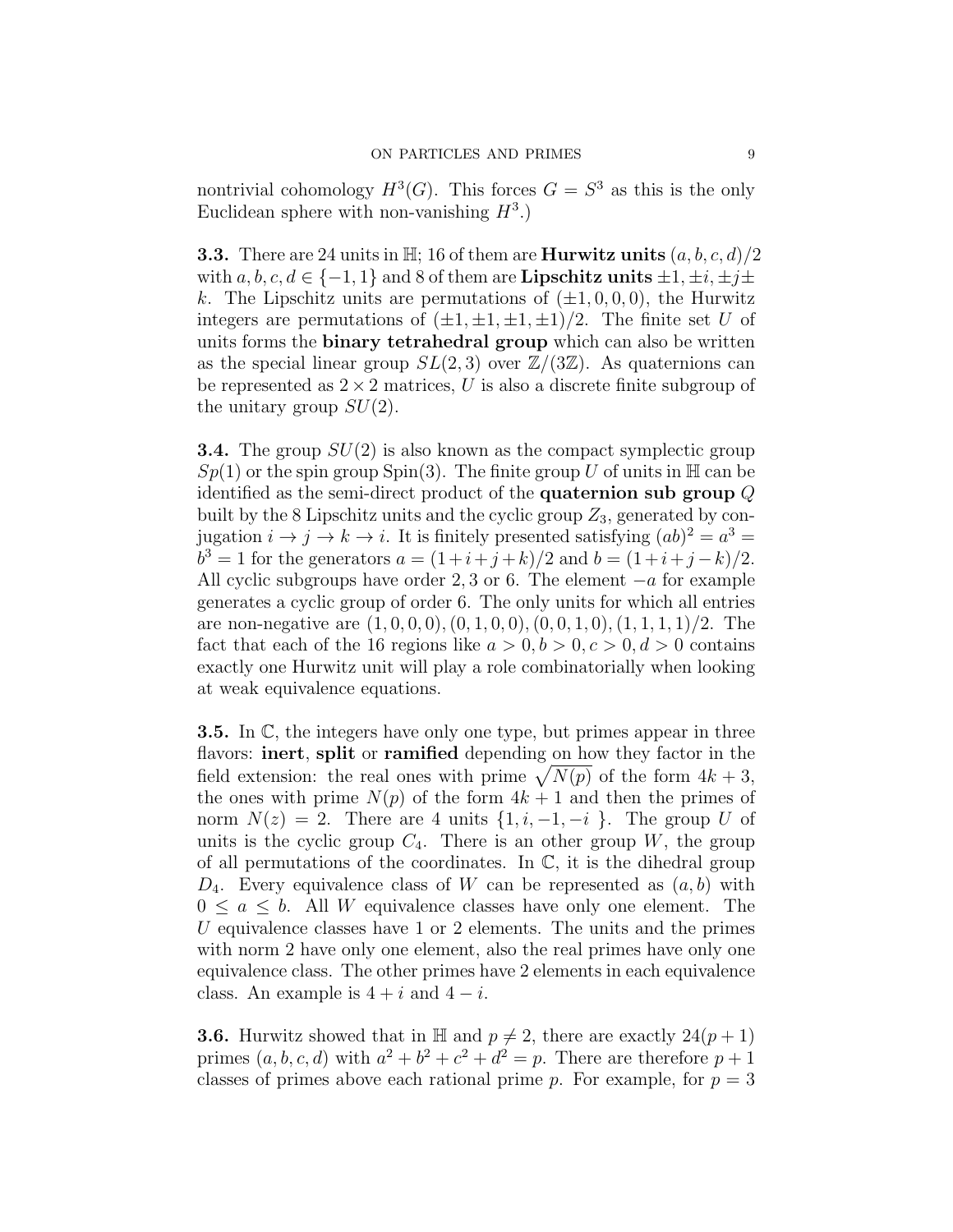we have the  $3+1$  primes  $(1, 1, 1, 0), (1, 1, 0, 1), (1, 0, 1, 1), (0, 1, 1, 1)$ . By multiplying with units, we see that they are all not equivalent.

# 4. PRIME FACTORIZATION

4.1. While in C, all factorizations are equivalent, the structure is more interesting in the non-commutative quaternion case, where Conway and Smith finalized in [6] the factorization structure of I: it consists of unit migration, recombination and meta commutation. Recombination means to replace a pair  $z\overline{z}$  in the prime factorization with an equivalent pair  $w\overline{w}$  and move it to an other place. Lets look next a unit migration:

4.2. Given an integer quaternion z, the set of left conjugacy classes  $Uz$ is different from the set of right equivalence classes  $zU$ . This means that if z is an integer and u is a unit, then  $uz$  can not be written as zv for a unit  $v$  in general. What happens is that that the entries get scrambled around. This can be realized using permutations, respectively using elements of the group action of  $U(3)$  on  $\mathbb{H}$ .

**Lemma 1** (Unit migration). For any unit  $u$  in  $\mathbb{H}$ , there exists a permutation  $\pi$  of the four coordinates  $z = (a, b, c, d)$  and an other unit v such that for all  $z \in \mathbb{I}$  the identity  $uz = \pi(zv)$  holds.

Proof. Since there are finitely many units, this can be checked case by case  $uz = \pi(vz)$ . Here is the explicit list:

| unit u                                | unit v                           | permutation $\pi$ |
|---------------------------------------|----------------------------------|-------------------|
| $\{-1,0,0,0\}$                        | $\{-1,0,0,0\}$                   | $\{1, 2, 3, 4\}$  |
| $\{-1,-1,-1,-1\}/2$ $\{-1,-1,1,1\}/2$ |                                  | $\{1, 4, 2, 3\}$  |
| $\{-1,-1,-1,1\}/2$                    | $\{0, 0, 0, -1\}$                | $\{2,4,3,1\}$     |
| $\{-1,-1,1,-1\}/2$                    | $\{1, 1, -1, 1\}/2$              | $\{4, 2, 1, 3\}$  |
| $\{-1,-1,1,1\}/2$                     | $\{-1, 1, 1, 1\}/2$              | $\{2,3,1,4\}$     |
| $\{-1, 1, -1, -1\}/2$                 | $\{0, 0, 0, 1\}$                 | $\{3, 1, 2, 4\}$  |
| $\{-1, 1, -1, 1\}/2$                  | $\{1, -1, -1, -1\}/2$            | $\{3, 2, 4, 1\}$  |
| $\{-1, 1, 1, -1\}/2$                  | $\{1, 1, -1, -1\}/2$             | $\{4, 1, 3, 2\}$  |
| $\{-1, 1, 1, 1\}/2$                   | $\{-1,-1,1,-1\}/2$ $\{1,3,4,2\}$ |                   |
| $\{0, -1, 0, 0\}$                     | $\{1,0,0,0\}$                    | $\{4,3,2,1\}$     |
| $\{0, 0, -1, 0\}$                     | $\{-1, 1, 1, -1\}/2$             | $\{2, 1, 4, 3\}$  |
| $\{0, 0, 0, -1\}$                     | $\{1, -1, -1, 1\}/2$             | $\{3, 4, 1, 2\}$  |
| $\{0,0,0,1\}$                         | $\{1, -1, -1, 1\}/2$             | $\{3,4,1,2\}$     |
| $\{0, 0, 1, 0\}$                      | $\{-1, 1, 1, -1\}/2$             | $\{2, 1, 4, 3\}$  |
| $\{0, 1, 0, 0\}$                      | $\{1,0,0,0\}$                    | $\{4,3,2,1\}$     |
| $\{1, -1, -1, -1\}/2$                 | $\{-1,-1,1,-1\}/2$               | $\{1,3,4,2\}$     |
| $\{1, -1, -1, 1\}/2$                  | $\{1, 1, -1, -1\}/2$             | $\{4, 1, 3, 2\}$  |
| $\{1, -1, 1, -1\}/2$                  | $\{1, -1, -1, -1\}/2$            | $\{3, 2, 4, 1\}$  |
| $\{1, -1, 1, 1\}/2$                   | $\{0, 0, 0, 1\}$                 | $\{3, 1, 2, 4\}$  |
| $\{1, 1, -1, -1\}/2$                  | $\{-1, 1, 1, 1\}/2$              | $\{2,3,1,4\}$     |
| $\{1, 1, -1, 1\}/2$                   | $\{1, 1, -1, 1\}/2$              | $\{4, 2, 1, 3\}$  |
| $\{1, 1, 1, -1\}/2$                   | $\{0, 0, 0, -1\}$                | $\{2,4,3,1\}$     |
| $\{1,1,1,1\}/2$                       | $\{-1,-1,1,1\}/2$                | $\{1,4,2,3\}$     |
| $\{1,0,0,0\}$                         | $\{-1,0,0,0\}$                   | $\{1, 2, 3, 4\}$  |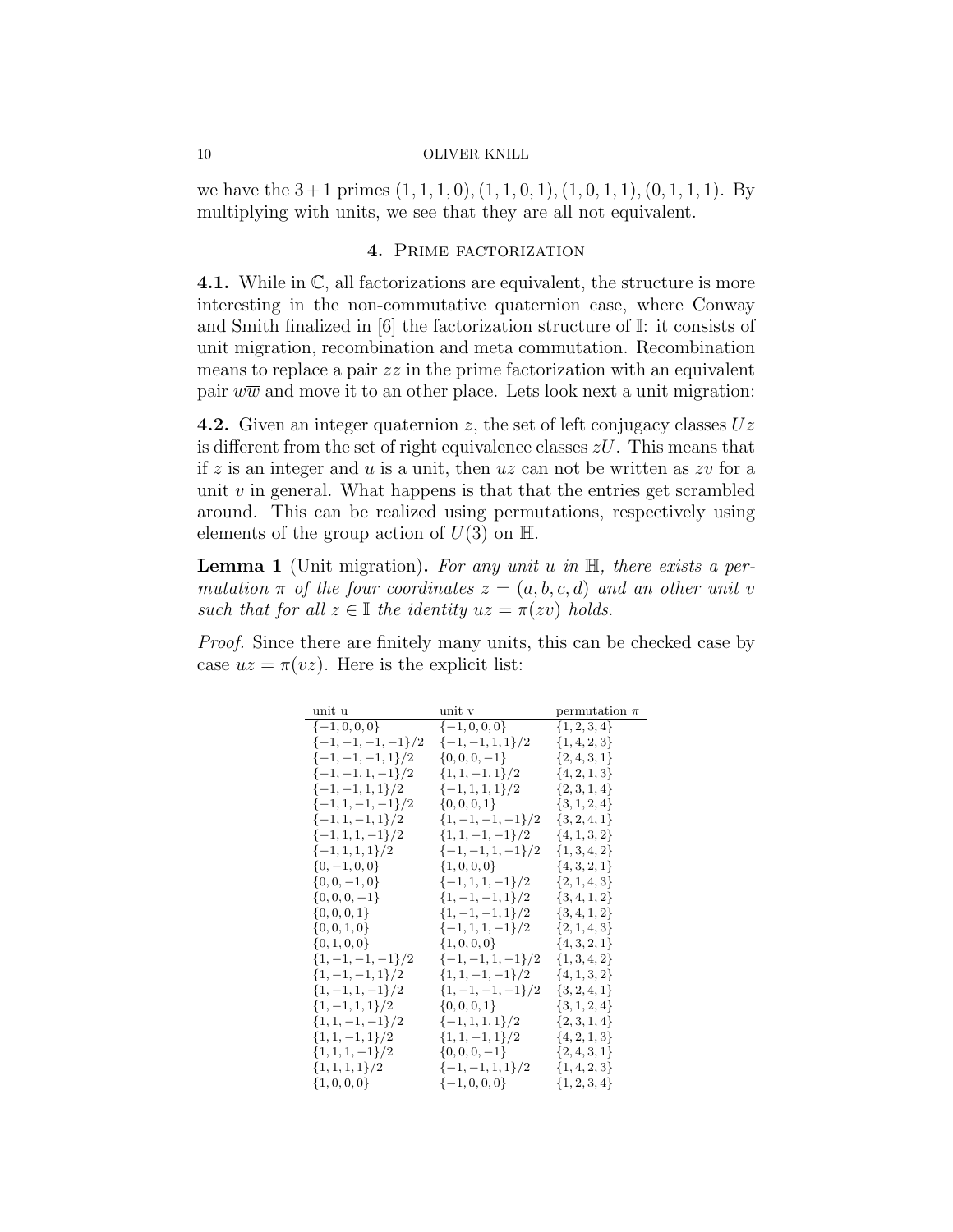4.3. There are prime pairs which can be disappear and reappear anywhere as they temporarily become rational integers:

**Lemma 2** (Recombination). A pair  $z\overline{z}$  in the prime factorization can be moved anywhere and replaced with an other pair  $w\overline{w}$  of the same norm.

*Proof.* A rational number commutes with any number and  $z\overline{z}$  is a rational prime if z is a prime.

4.4. As Hurwitz already noticed, primes of norm 2 play a special role. As in the complex  $\mathbb C$  case, all primes over the prime  $p = 2$  are equivalent. They especially do not have any charge. Commuting with them does not change much of the quaternion. It only produces a rotation by 90 degrees in a two dimensional spacial sub plane (3 cases) or a rotation by 180 degree reflection. The situation is otherwise similar to the unit migration:

Lemma 3 (Prime 2 migration). For any prime p of norm 2, there is an other prime q of norm 2 and a rotation  $\pi$  in a two-dimensional sub plane such that  $pz = \pi(zq)$  for all  $z \in \mathbb{I}$ .

> $(1, 1, 0, 0)(a, b, c, d) = (a, b, -d, c)(1, 1, 0, 0)$  $(1, 0, 1, 0), (a, b, c, d) = (a, d, c, -b), (1, 0, 1, 0)$  $(1, 0, 0, 1)(a, b, c, d) = (a, -c, b, d)(1, 0, 0, 1)$  $(0, 1, 1, 0), (a, b, c, d) = (a, c, b, -d), (0, 1, 1, 0)$  $(0, 1, 0, 1)(a, b, c, d) = (a, d, -c, b)(0, 1, 0, 1)$  $(0, 0, 1, 1)(a, b, c, d) = (a, -b, d, c)(0, 0, 1, 1)$

Proof. Here are the 6 cases

4.5. The fundamental theorem of arithmetic in quaternions requires to understand what happens if two odd primes are switched. This process is called meta commutation:

**Lemma 4** (Meta commutation). For any two primes  $z, w$  above p, q there is a permutation  $\pi$  of the  $p + 1$  prime classes above p such that  $pq = q\pi(p) \text{ modulo } U.$ 

Proof. The integers of norm 1 and 2 have already been dealt with. The permutation structure has been studied in [4].  $\Box$ 

 $\Box$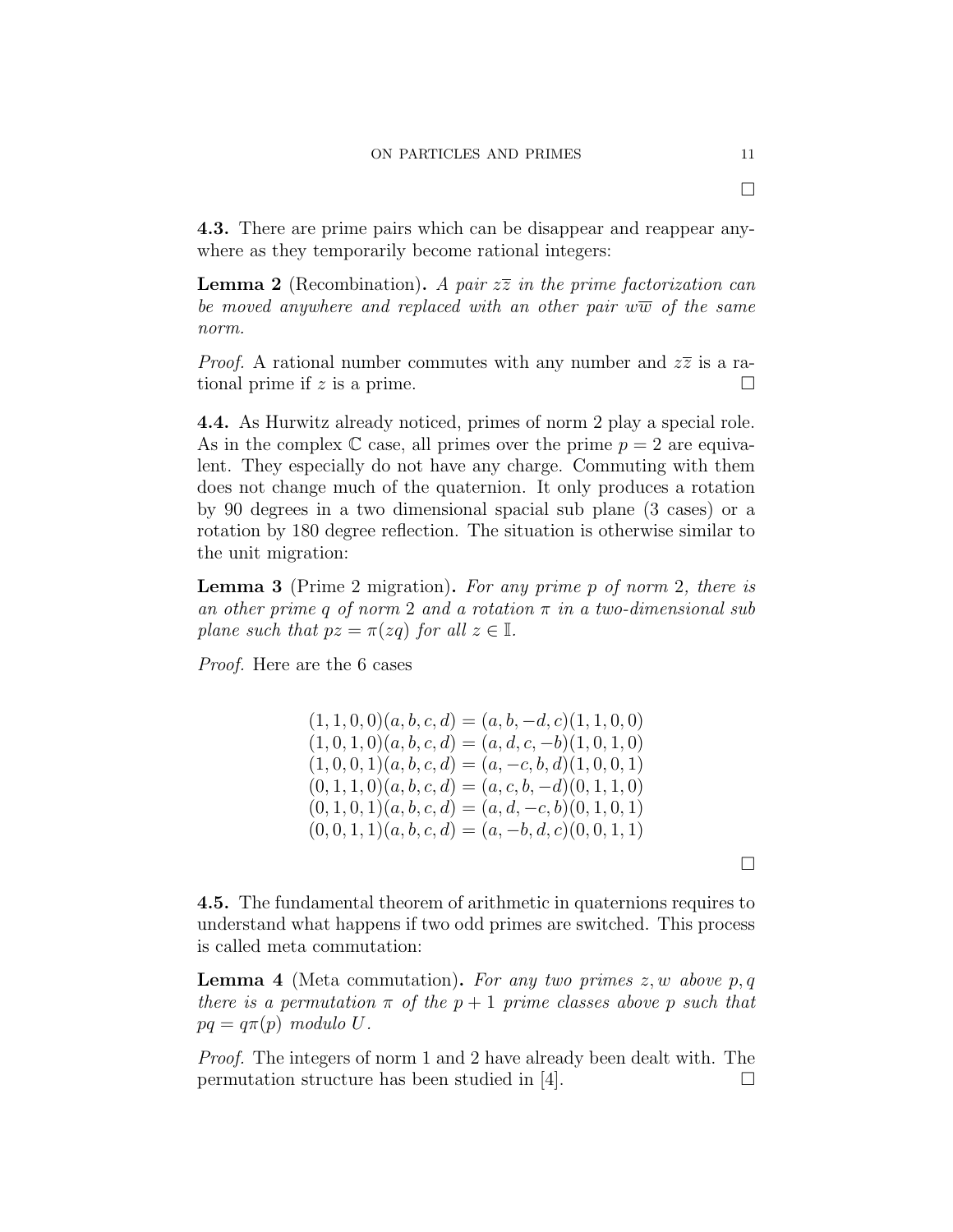If we use two U-equivalent primes  $p, w$  in the factorization, then the Moebius function  $\mu(z)$  is zero.

4.6. Here is fundamental theorem of arithmetic for the complete associative maximal normed division algebra:

**Theorem 1** (Conway-Smith). Up to unit migration, recombination and meta-commutation, the factorization of a quaternion integer into primes is unique.

Proof. If the order of the primes is given, we have uniqueness up to unit migration. Meta commutation takes care of the rest. See [6].  $\Box$ 

**4.7.** How do we represent the  $U(3)$  equivalence classes of a prime modulo the group  $U$ ?

**Lemma 5.** Every prime  $Q$  in  $\mathbb{H}$  is U-equivalent to one or two or three  $U(3)$  representatives in the positive quadrant  $\mathbb{I}^+$ .

*Proof.* Let Q be the region in  $\mathbb{H}$ , where all coordinates a, b, c, d are nonnegative. Given a prime  $z = (a, b, c, d) \in Q$ , we can write down all the 24 left conjugates uz and 24 right conjugates  $zv$ , where u, v run over the 24 units. Multiplying with Lipschitz units different from  $\pm 1$  gives  $uz \in$  $\{(b, -a, d, -c), (c, -d, -a, b), (d, c, -b, -a), (-d, -c, b, a), (-c, d, a, -b), (-b, a, -d, c)\}\$ and  $zu \in \{(b, -a, -d, c), (c, d, -a, -b), (d, -c, b, -a), (-d, c, -b, a), (-c, -d, a, b), (-b, a, d, -c)\}\$ which are not in Q unless two coordinates are zero. But then the conjugate is in the same  $U(3)$  representative. For the 16 Hurwitz units u, the list of 2uz is  $(-a + b + c + d, -a - b + c - d, -a - b - c + d, -a + b - c - d)$  $(-a + b + c - d, -a - b - c - d, -a + b - c + d, a + b - c - d)$  $(-a + b - c + d, -a - b + c + d, a - b - c + d, -a - b - c - d)$  $(-a + b - c - d, -a - b - c + d, a + b - c + d, a - b - c - d)$  $(-a - b + c + d, a - b + c - d, -a - b - c - d, -a + b + c - d)$  $(-a - b + c - d, a - b - c - d, -a + b - c - d, a + b + c - d)$  $(-a - b - c + d, a - b + c + d, a - b - c - d, -a - b + c - d)$  $(-a - b - c - d, a - b - c + d, a + b - c - d, a - b + c - d)$  $(a + b + c + d, -a + b + c - d, -a - b + c + d, -a + b - c + d)$  $(a + b + c - d, -a + b - c - d, -a + b + c + d, a + b - c + d)$  $(a + b - c + d, -a + b + c + d, a - b + c + d, -a - b - c + d)$  $(a + b - c - d, -a + b - c + d, a + b + c + d, a - b - c + d)$  $(a - b + c + d, a + b + c - d, -a - b + c - d, -a + b + c + d)$  $(a - b + c - d, a + b - c - d, -a + b + c - d, a + b + c + d)$  $(a - b - c + d, a + b + c + d, a - b + c - d, -a - b + c + d)$  $(a - b - c - d, a + b - c + d, a + b + c - d, a - b + c + d).$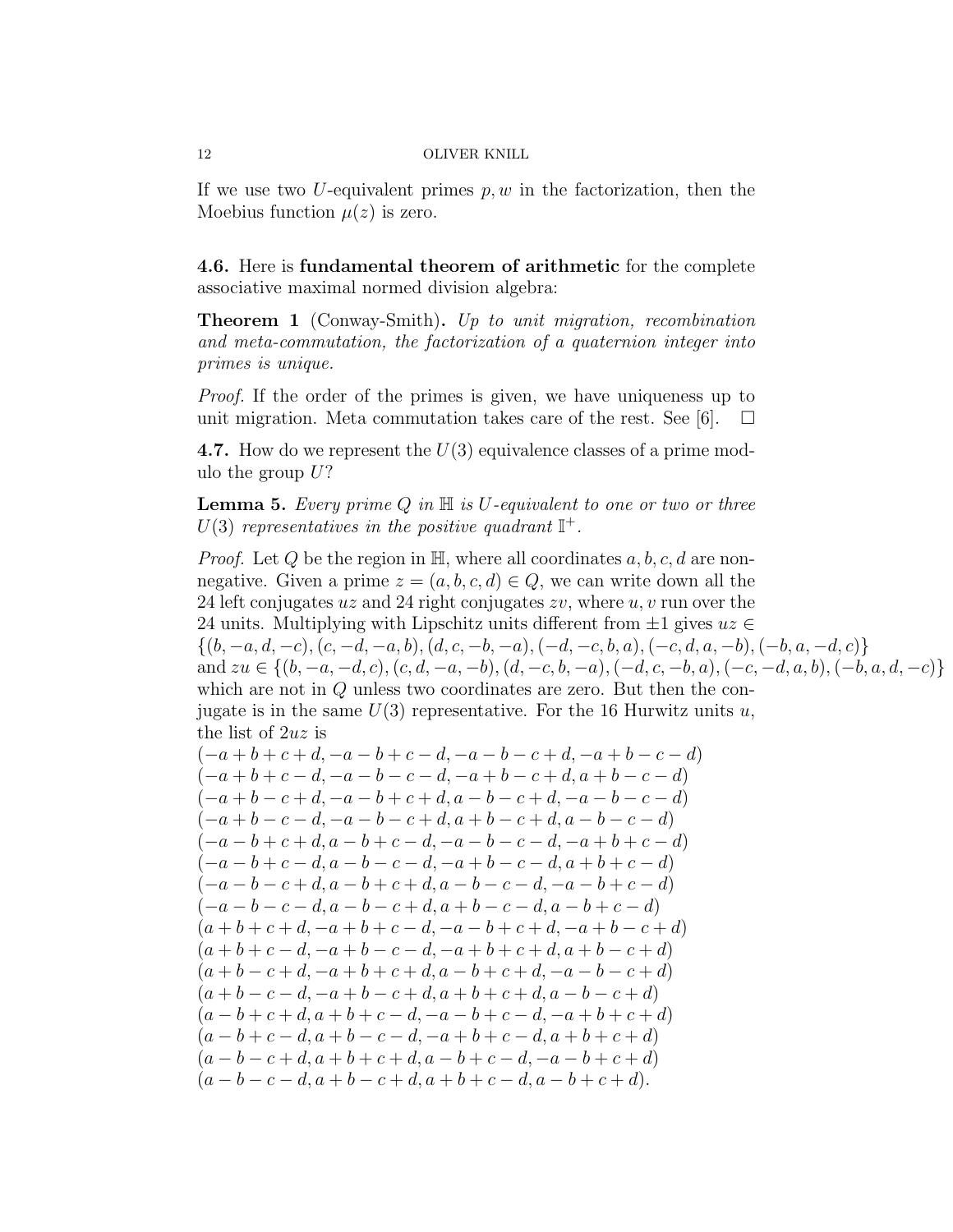In order that we are in  $Q$ , we need to satisfy in each case 4 inequalities simultaneously. Its possible for example in the last entry if  $a > b+c+d$ or in the entry  $(a+b+c-d, -a+b-c-d, -a+b+c+d, a+b-c+d)$ if  $b > a + c + d$ . The list of  $2zv$  is  $(-a + b + c + d, -a - b - c + d, -a + b - c - d, -a - b + c - d)$  $(-a + b + c - d, -a - b + c + d, -a - b - c - d, a - b + c - d)$  $(-a + b - c + d, -a - b - c - d, a + b - c - d, -a + b + c - d)$  $(-a + b - c - d, -a - b + c - d, a - b - c - d, a + b + c - d)$  $(-a - b + c + d, a - b - c + d, -a + b - c + d, -a - b - c - d)$  $(-a - b + c - d, a - b + c + d, -a - b - c + d, a - b - c - d)$  $(-a - b - c + d, a - b - c - d, a + b - c + d, -a + b - c - d)$  $(-a - b - c - d, a - b + c - d, a - b - c + d, a + b - c - d)$  $(a + b + c + d, -a + b - c + d, -a + b + c - d, -a - b + c + d)$  $(a + b + c - d, -a + b + c + d, -a - b + c - d, a - b + c + d)$  $(a + b - c + d, -a + b - c - d, a + b + c - d, -a + b + c + d)$  $(a + b - c - d, -a + b + c - d, a - b + c - d, a + b + c + d)$  $(a - b + c + d, a + b - c + d, -a + b + c + d, -a - b - c + d)$  $(a - b + c - d, a + b + c + d, -a - b + c + d, a - b - c + d)$  $(a - b - c + d, a + b - c - d, a + b + c + d, -a + b - c + d)$  $(a - b - c - d, a + b + c - d, a - b + c + d, a + b - c + d)$ . There are again conditions for which this works like in the last case, if a dominates. Depending on whether we are in a class already covered in  $2uz$ , we have now equivalence classes with 2 entries  $\{z, uz\}$  or equivalence classes with three entries  $\{z, uz, zv\}$ . There are no other cases as from the list of 256 entries  $uzv$  (a list we omit), we are either equivalent to z or not in  $Q$ .

In the meson case, one of the entries is always zero. If two entries are zero like  $(a, 0, c, 0)$ , the partner must be conjugated by a Hurwitz unit and is then of the form  $(a', a', c', c')$ .

### 5. CHARGE FUNCTIONAL

**5.1.** On  $\mathbb{Z}$  where the set of rational primes  $\{2, 3, 5 \dots\}$  are the fundamental building blocks, there is a natural multiplicative charge, the Möbius function  $\mu(x)$ . For complex primes, we can define a charge by looking at the sign of the imaginary part when the argument is gauged to be in  $(-\pi/4, \pi/4)$ . The prime  $2 + i$  for example has charge 1 while the prime  $2-i$  has charge  $-1$ . The prime  $1+i$  has zero charge as  $1+i$ is conjugated to  $1 - i$ . For integers in  $\mathbb C$  it an be enhanced by defining  $c(x)$  as  $\mu(N(x))(-1)^{n(x)}$ , where  $N(x)$  is the arithmetic norm and  $n(x)$ is the number of negatively charged primes in the factorization. Also this is a multiplicative function.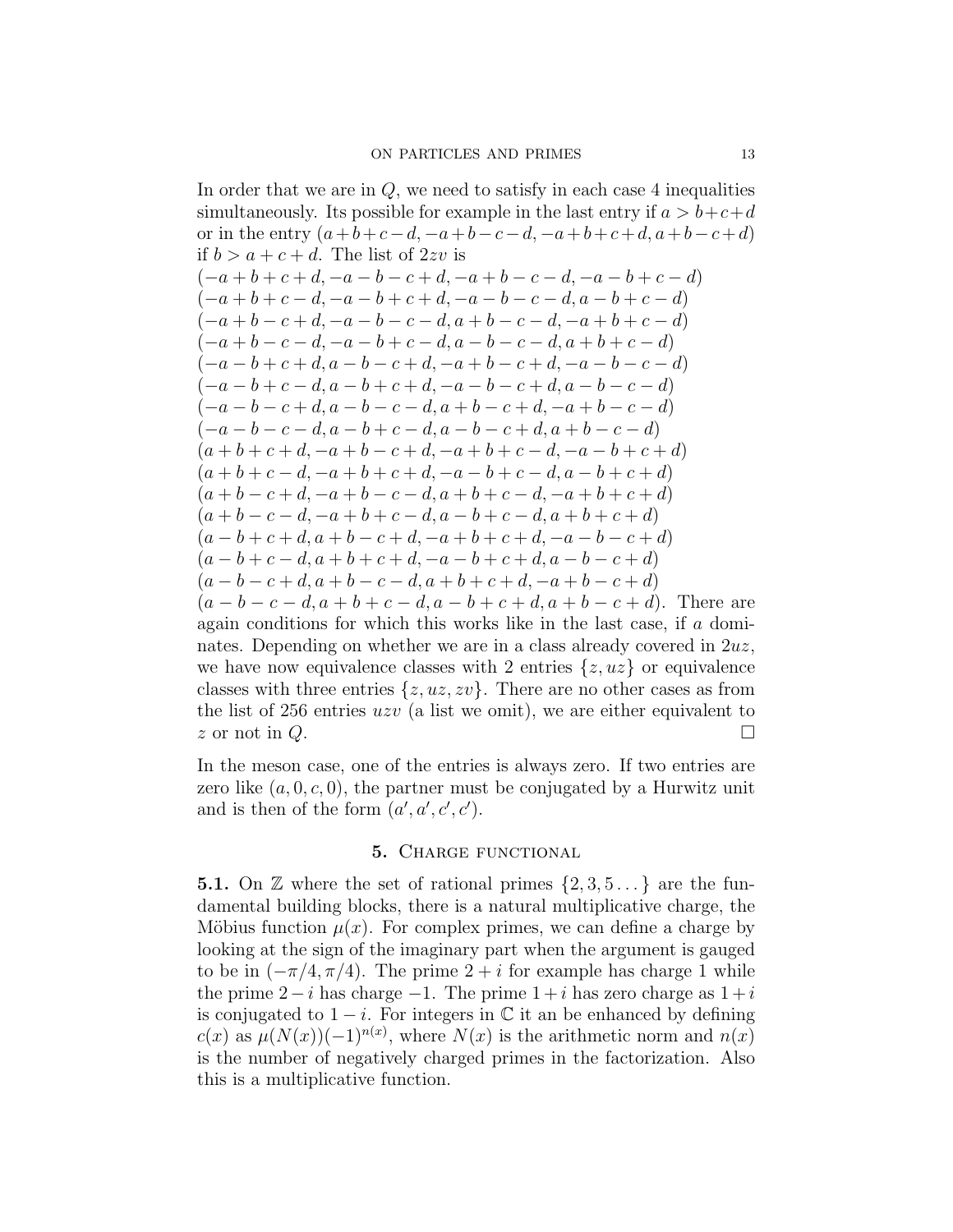**5.2.** We can also define a charge function on the set  $\mathbb{I}^*$  of non-zero quaternion integers which are square free. We only take square free integers because quarks are fermions. Here is a preliminary definition: lets assume that **charge** is a function  $c: \mathbb{I}^* \to \mathbb{R}$  satisfying: a)  $c(zw) = c(z) + c(w)$  for non-units, b)  $c(z) = -c(\overline{z})$ , c)  $c(z) = c(z')$  if  $z' = \pi(z)$  with  $\pi \in V$ , d) primes which are W-equivalent but not Vequivalent have opposite charge, e) If a Lipschitz prime is  $U$ -equivalent to a Hurwitz prime, the absolute charge of the Lipschitz prime is not smaller than the Hurwitz prime, f) The sum of the charges of elements in a U-equivalence class is an integer, g) c is positive on the positive quadrant, and h)  $c$  is the smallest function of this kind.

**5.3.** A charge for units could be defined by  $c(w) - c(z)$  if  $w = uz$ , but this needs independence of  $w, z$ . A direct definition of charge for units does not work as  $u^3 = 1$  and  $c(1) = 0$  would imply  $c(u) = 0$ . For example, the unit  $a = (1, 1, 1, 1)/2$  has the property  $a^3 = -1$  and  $-1$ has charge 0. If the multiplicative nature would be extended to this, the unit would have charge 0.

5.4. There is only one charge function: existence is shown by construction. Because it takes the value 1 for some equivalence classes, there can not be any smaller one. To get uniqueness, we can restrict to primes by property a). For the equivalence classes with one element, we have either units or prime 2. Since conjugation leaves a prime 2 invariant, this must have charge 0. Lets look at the equivalence classes with one Lipschitz and one Hurwitz prime. If the two have opposite charge, then we get a  $2/3$ ,  $-2/3$  or  $1/3$ ,  $-1/3$  pair. If not, we get a  $2/3$ ,  $1/3$  pair. In an equivalence class with one Lipschitz and two Hurwitz primes, we have either the Lipschitz one equivalent to one of the Hurwitz, which gives  $2/3$ ,  $2/3$ ,  $-1/3$  or then the two Hurwitz equivalent, which gives  $2/3, -1/3, -1/3.$ 

**5.5.** Now we an extend the charge function  $C$  from primes to equivalence classes of primes. This can be done by adding up the charges of the elements of the equivalence class  $C(z) = \sum_{w \sim z} c(w)$ . This is motivated as follows. We look at a factorization into equivalence classes. Then we sum over all possible paths of factorizations, we get for each Hadron an integer charge, even so the charge of an individual quark is a fraction, a probability of hitting that particular quark. By definition, this is now an integer-valued function on equivalence classes of primes.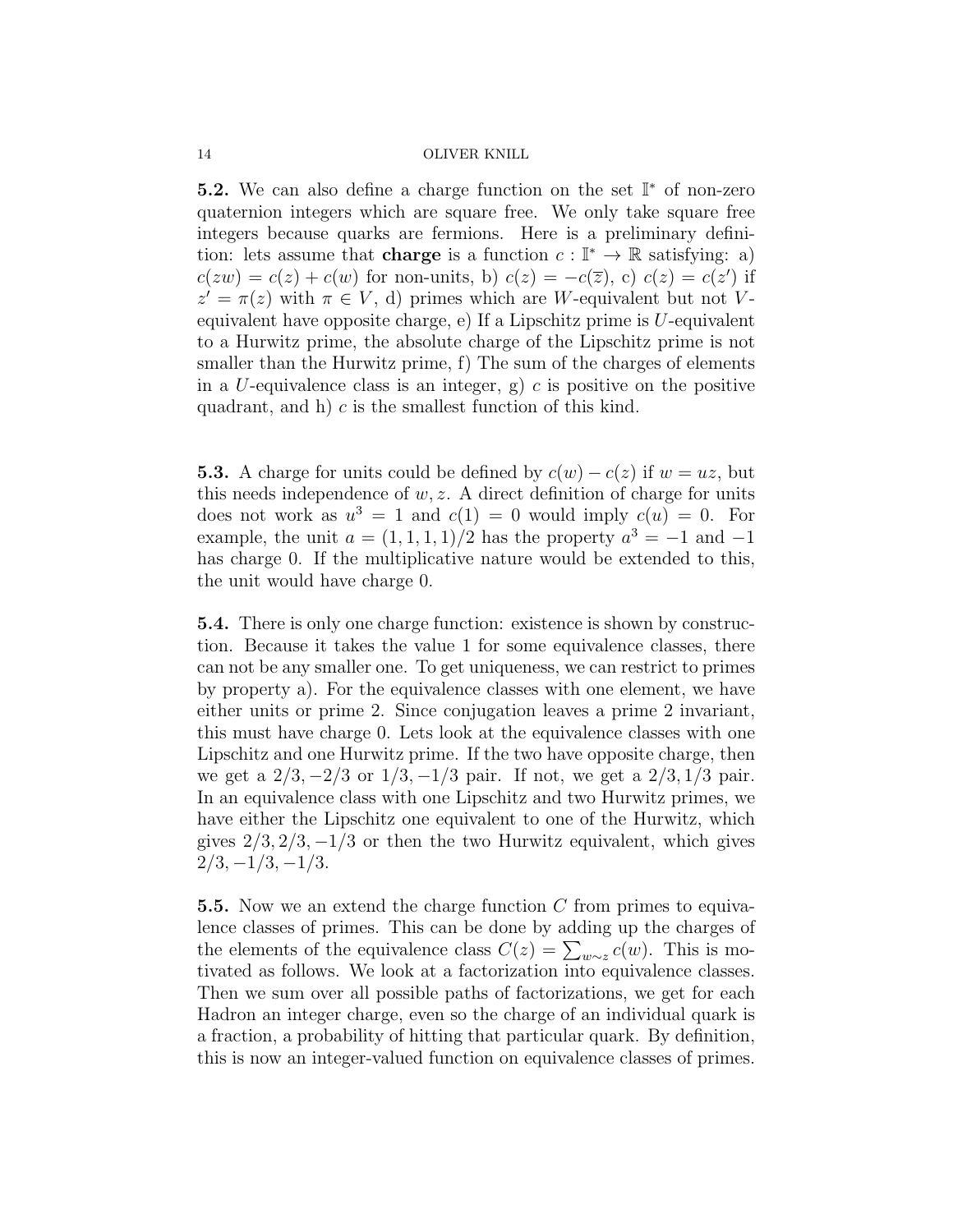5.6. An other natural functional, additive with respect to the multiplication is the logarithm of the norm. We could abstractly define **mass** as a function  $m : \mathbb{I} \to \mathbb{R}$  satisfying: a)  $m(zw) = m(z) + m(w)$ , b)  $m(z) \geq 0$ , c)  $m(z) = 0$  if and only if z is a unit, d)  $e^{m(z)}$  takes integer values on integers, e)  $m$  is the smallest function of this kind. and show that there is only one mass function on  $\mathbb{I}^*$ , the function  $m(z) = \log(N(z))$ . Whether "mass" is a good name for such a functional will become only clear when looking at solutions of wave equations.

### 6. Leptons

6.1. We think of a square-free Gaussian integer as a collection of leptons, where the individual Gaussian prime equivalence classes are indecomposable **Fermions**. A prime z of type  $4k + 1$  together with an opposite charged particle  $\bar{z}$  forms an electron-positron pair. We gauge the integers with units  $U = \{1, i, -1, -i\}$  to be in the sector  $\pi/2 < \arg(z) \leq \pi/2$ . The **charge** of a lepton z is then defined as the sign of the argument of z in the branch  $(-\pi, \pi)$ . We think of the logarithm of the norm  $N(z)$  or |z| as **mass**, whatever is prime. A rational positive prime  $4k+3$  plays the role of a **neutrino**. It is lighter because its momentum |z| is prime while for  $4k + 1$  primes which are electrons or positrons, the energy  $N(z)$  is prime. A neutrino is **neutral** as it is located on the real axes. The largest known prime for example is a Mersenne prime and so a neutrino.

**6.2.** An integer  $n = p_1 \dots p_k$  is a **lepton configuration**. The fact that the Gaussian primes form a unique factorization domain translates into the statement that any lepton configuration can be decomposed uniquely into such leptons as well as a bunch of neutral mystery particle 2 which is its own anti-particle. The uniqueness holds only modulo gauge transformations which act here as multiplications by units. We will see that in the Quaternion case, this fact is no more the case, because that is, where the Hadrons will come in explaining why quarks form baryons and mesons. The electron-positron pair is not bound together: there is no unit which maps one into the other. Factoring out the symmetry of units renders the factorization unique. The product  $(-3)(-7)$  for example is gauge equivalent to the product  $3 \cdot 7$ . Let us now move from primes to rational integers and call a rational integer  $n \in \mathbb{Z}$  a Boson configuration if it contains an even number of Fermionic prime factors counted with multiplicity, otherwise it is a Fermion.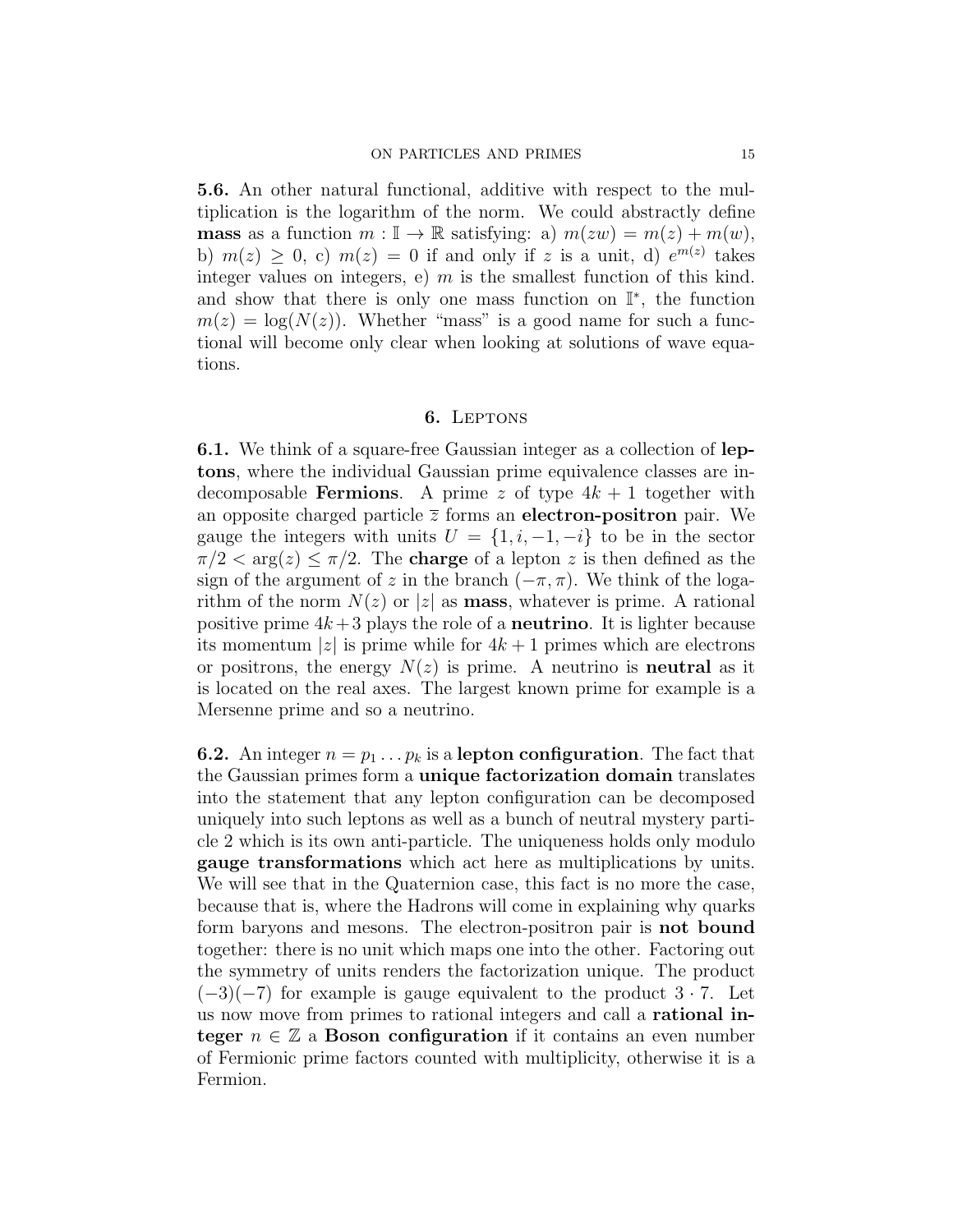**6.3.** Mathematically one could declare a natural number  $n \in \mathbb{N}$  to be a Fermion if its **Jacobi symbol**  $(-1|n) = \left(\frac{-1}{n}\right)^n$  $\frac{-1}{n}$ ) is -1. Otherwise, if  $(-1|p) = 1$ , it is a Boson. The Gauss law of **quadratic reciprocity** tells now that two odd primes  $p, q$  satisfy the **commutation relations**  $(p|q) = (q|p)$  if at least one of them is a Boson and that the **anti**commutation relation  $(p|q) = -(q|p)$  hold exactly if both primes  $p, q$  are Fermions. In other words, if we look at the Jacobi symbol as an operator  $p \cdot q$ , then Bosons commute with everything else, but the sign changes, if we switch two Fermions.

6.4. The two square theorem of Fermat telling that an integer *n* can be represented as  $a^2 + b^2$  if and only if *n* is a Bosonic integer can be interpreted as the fact that a Bosonic rational prime is actually composed of two leptons  $a + ib$ ,  $a - ib$ , where  $a^2 + b^2 = p$ . The positron and electron are anti-particles of each other, but they are not equivalent, since there is no gauge from one to the other. If we factor out the gauge symmetries given by the units, then the factorization aka particle decomposition of the lepton set is unique. This is the fundamental theorem of arithmetic for Gaussian integers. It can be proven from the rational case using the  $1-1$  identification of  $\mathbb{C}/D_4$ with the set of rational primes.

6.5. The Pauli exclusion principle is encoded in the form of the **Moebius function**  $\mu_G(n)$  which is equal to 1 if a Gaussian integer  $n$  is the product of an even number of different Gaussian primes, and −1 if it is the product of an odd number of different Gaussian primes and 0, if it contains two identical particles. Again this particle allegory is already useful as a mnemonic to remember theorems like the two square theorem, or the quadratic reciprocity theorem: "Quadratic Reciprocity means that only Fermion primes anti-commute  $(p|q) = -(q|p)$ . Fermat's two square theorem assures that Bosonic rational primes  $p = a^2 + b^2$  are composed of two Gaussian primes  $a \pm ib$ . The others are all real, light and neutral."

### 7. Hadrons

7.1. Hadrons are quaternion prime equivalence classes z with norm  $N(z)$  different from 2. The prime 2 is special also in quaternions: as Hurwitz already showed one can despite non-commutativity place the factors 2 outside: every integer quaternion z is of the form  $z = (1+i)^{r}b$ where  $w$  is an odd integer quaternion. There are two symmetry groups acting on hadrons. One is the group  $U$  of units, the other is the group V generated by coordinate permutations and conjugation. The group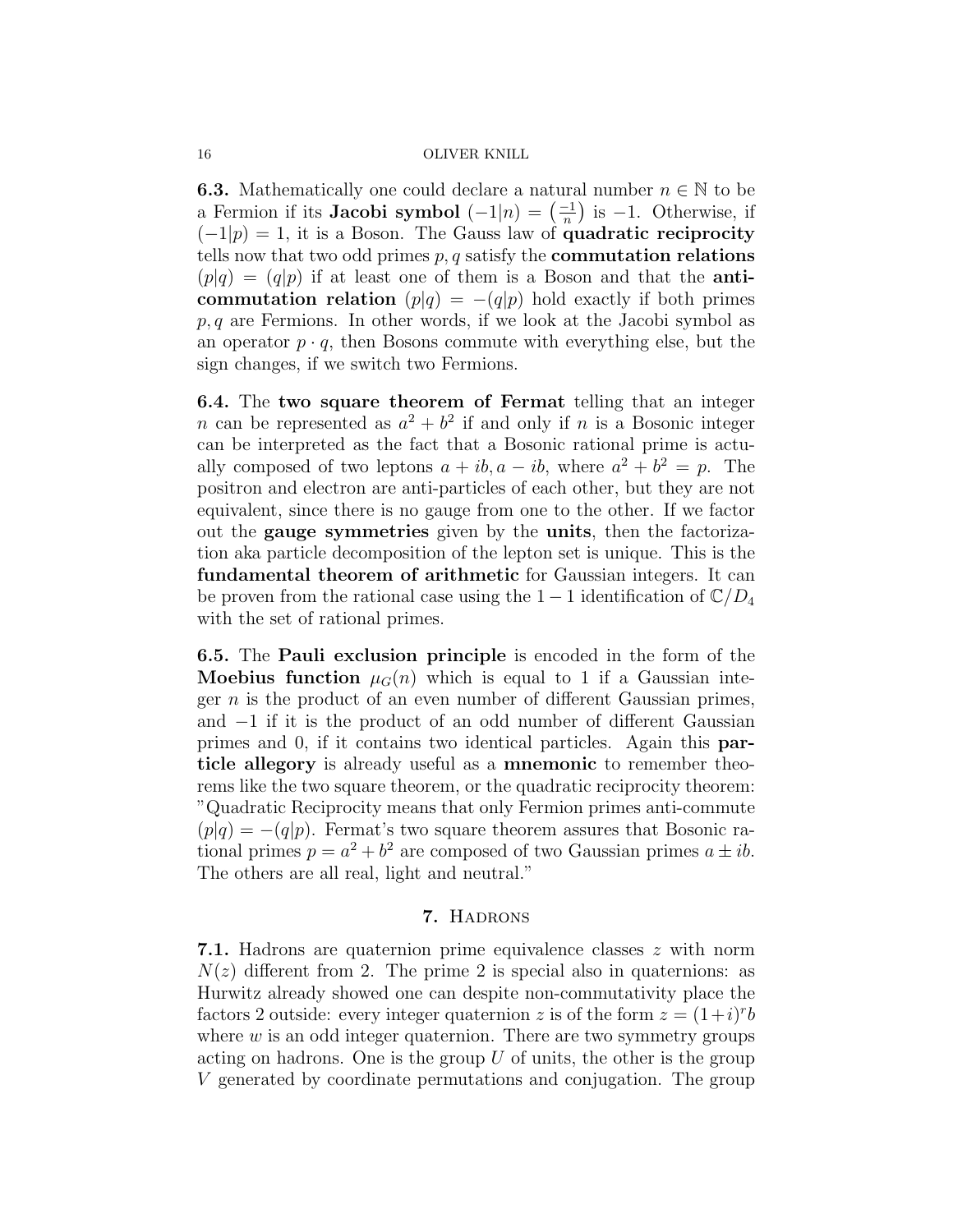U has 24, the group V has 48 elements. The groups are no more contained in each other like in the complex case, where  $U = \mathbb{Z}_4$  was a subgroup of  $V = D_4$ .

7.2. If we look at the U-equivalence classes first and then look at the orbits of  $V$ , we see that some particles are fixed under  $V$  or then that they come in pairs. We will interpret this as particle anti-particle pairs. We can however also look at the V equivalence classes first and then look at the orbits of  $U$ , then we see 1 or 2 or 3 particles combined. This is remarkable. Lets repeat the statement: the  $SU(3)$ equivalence classes of primes of positive charge are given by elements for which all coordinates are non-negative. If we call two such particles  $z, w \in SU(2)$  equivalent if there exists a unit in H such that  $z = uw$ , then there are three type of equivalence classes: if  $N(z) = 2$ , then there is one equivalence class. If  $z$  is a unramified prime, then there are two cases: either there are two elements in each U equivalence class or three elements in each U-equivalence class. So, it is important first to look at the "strong equivalence classes", then classify them according to "weak equivalence". If we would look at "weak equivalence classes" first, then classify according to "strong equivalence", then we would get in the unramified case only two types. They tell the sign of the charge.

7.3. A hadron is a quaternion prime equivalence class which contains more than one prime. As a matter of fact, each hadron to an odd prime p consists either of two or three quarks. Quarks can be either Lipschitz or Hurwitz primes. The Lagrange four square theorem assures that there are no neutrini type particles among Hadrons: particles for which three coordinates are zero. So, we can think of odd quaternion primes as quarks which form equivalence classes in the form of baryons or mesons. The conjugate quaternion is the anti particle. This is a probabilistic picture: take an integer  $n \in \mathbb{I} \subset \mathbb{H}$ . Look at all possible prime factorizations of n. We can look at such a factorization also modulo units meaning to look at equivalence classes. If we fix the order of the equivalence classes, then we see an ordered sequence of mesons (equivalence classes with two primes), baryons (equivalence classes with three primes) and bosons related to 2 (equivalence classes with one prime). The latest primes can be moved anywhere without producing other changes as switching it with an other prime only produces a slight gauge transformation. Switching the order of two other classes however can change the nature of the particles.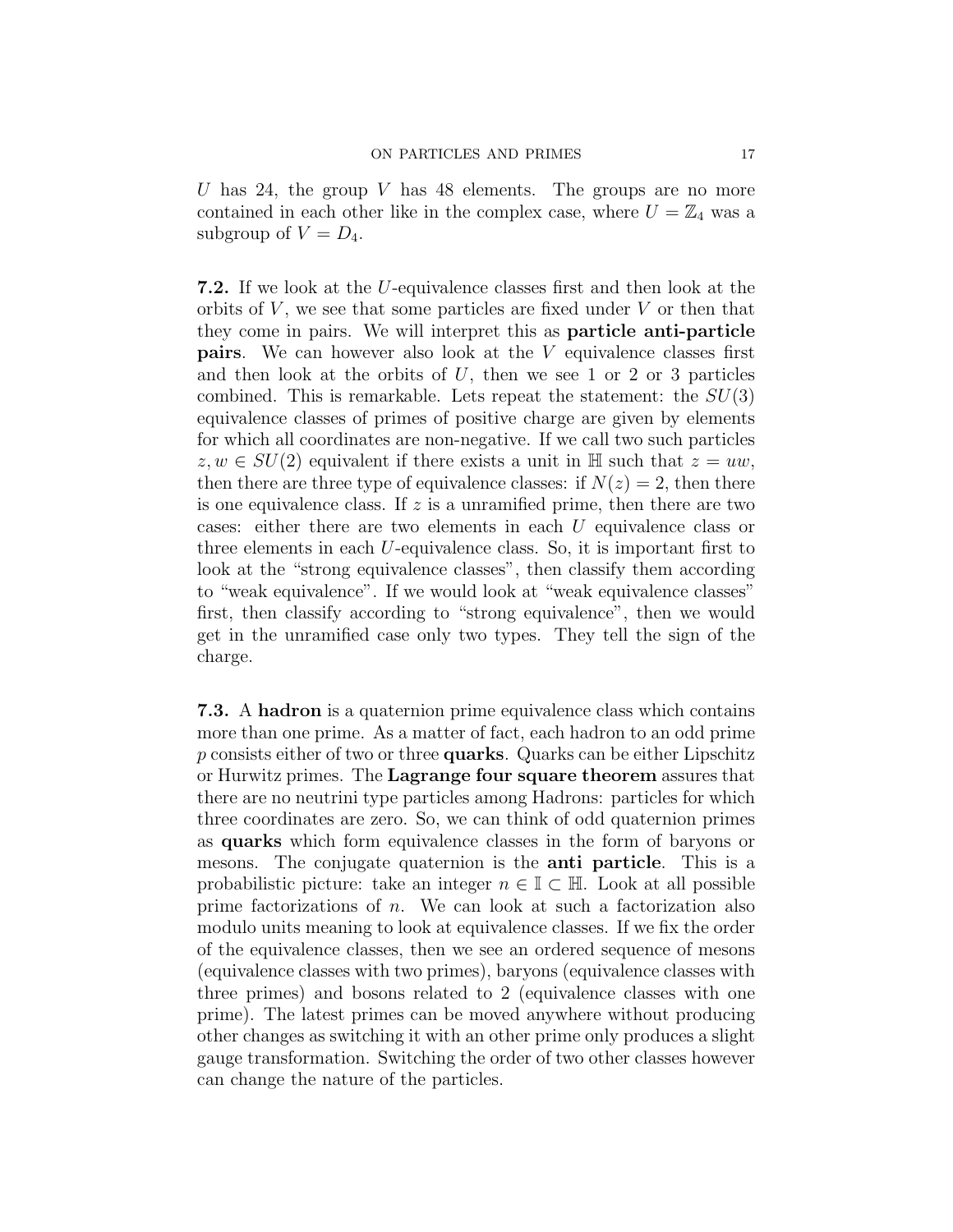7.4. As can be seen from the Hurwitz factorization theorem which shows that in such a factorization, one can avoid have factors  $z\overline{z}$  near each other. The allegory is that they would "annihilate" into energy and re-emerge as particles. Going from one factorization to an other is a rather complex interaction process changing the nature of some baryons involving gauge bosons. It does certainly not match with all particle processes as the number of primes in a factorization of  $z$  is constant among all factorizations. This could just be the limit of particle phenomenology alone. The true nature of physics only comes with dynamics.

7.5. Baryons are Fermions and mesons are Bosons. Like in the complex case, we have a mystery  $p = 2$  case, which has only one equivalence class. Lets call it the 2 particle even so we would like to associate it with something real. Closest to mind comes "Higgs" which is neutral, light, its own anti-particle and can gives more mass to other particles. Here it does so by multiplying with an other integer.

7.6. The group of units contains 8 particles of the form  $(\pm 1, 0, 0, 0)$ ,  $(0, \pm 1, 0, 0), (0, 0, \pm 1, 0), (0, 0, 0, \pm 1)$  which modulo U are all equivalent to the neutral  $(1, 0, 0, 0)$ , the Z-Boson. There are 16 remaining units. Modulo V they are all equivalent to  $(1, 1, 1, 1)/2$ . This has a positive charge and is the  $W^+$  boson. Its conjugate is the  $W^-$  boson.

**7.7.** Now lets look at a meson  $(pq)$  containing a Lipschitz prime p and Hurwitz prime q. Since  $p$  and  $q$  are equivalent in  $U$ , there exists a permutation, possibly with a conjugation, such that  $\bar{p}$  is gauge equivalent to q. If a conjugation is involved, then  $p$  and  $q$  have the same sign of charge, otherwise opposite. Lets postulate that the charge of a Lipschitz quark has to be  $2/3$ . Since we have identified modulo V we can assume that it is positive. In the meson case, the charge of the other particle is  $1/3$  if it has the same charge and  $-2/3$  if it has opposite charge.

7.8. In the baryon case, if the two other quarks have the same charge sign, they have charge  $-1/3$ . If one has the same charge than the Lipschitz one, then both have charge  $2/3$  and the other  $-1/3$ . The charge of an equivalence class is the sum of the charges. We have now assigned a charge in a gauge invariant way: a Lipschitz quark  $(a, b, c, d)$ has charge  $\pm 2/3$  if  $a \le b \le c \le d$  and  $-2/3$  if it is obtained from that by switching two coordinates. The structure of the equivalence classes assures a compatible choice so that the total charge is an integer.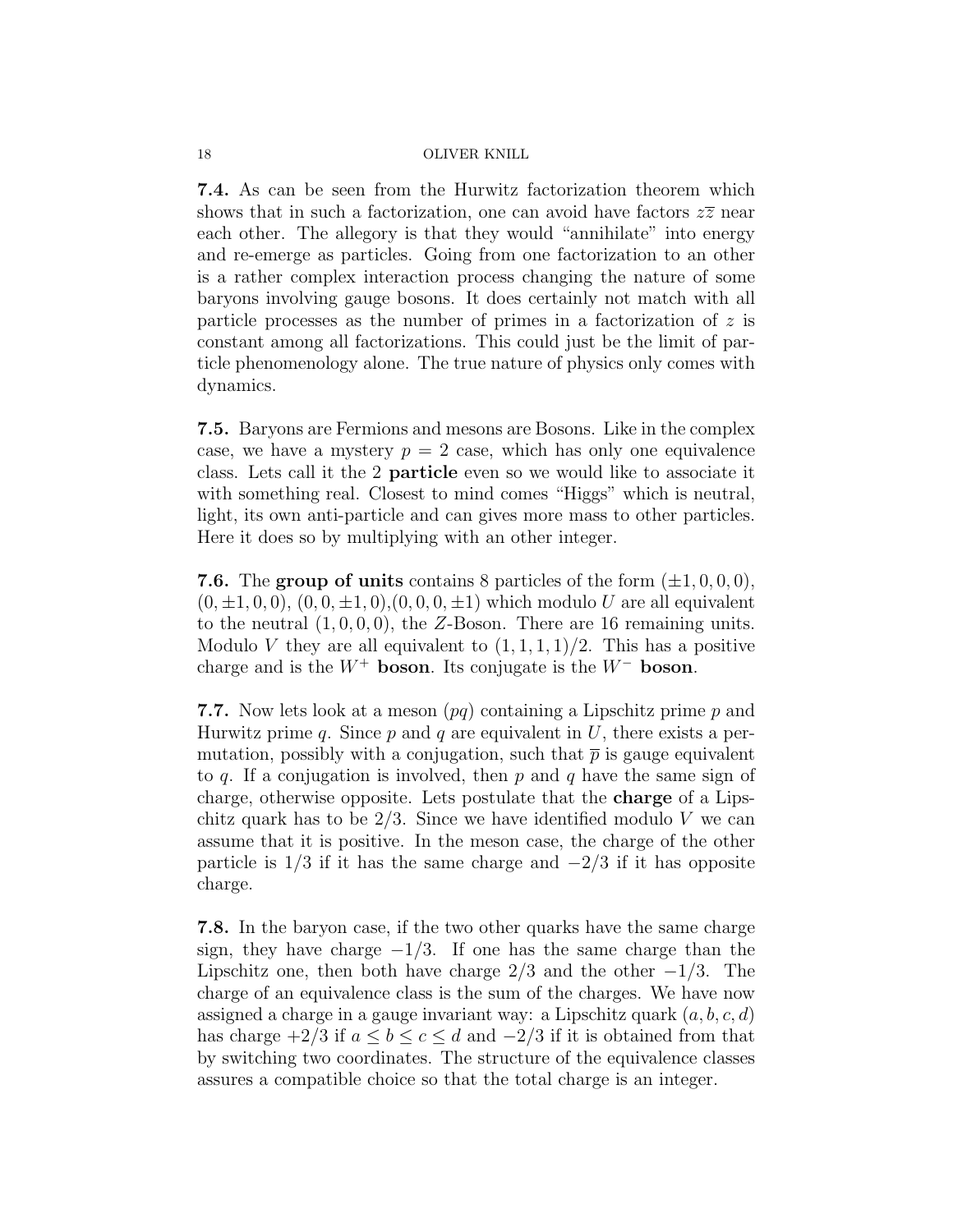7.9. In the meson case, we observe that one of the Lipschitz primes is located on the three or two dimensional coordinate plane. If a coordinate is zero, then we can not perform all flipping operations and we have to see whether we have to flip it in the Gaussian sub-plane. In this picture, all Hadrons have charge  $0, -1, 1$ . There are no Hadrons of charge 2. Particle physicists mention beta uuu-hadrons detected in experiments. Also exotic 4 and 5 quark matter consisting of more than 3 quarks has been detected. It is likely just an analogue of 6 quark state which is known under the name "Deuterium". But the quarks are the not "in one bag". Its more like that a neutron and proton glued together by strong forces.

7.10. The non-uniqueness of prime factorization allows to see the transition from one to an other factorization as a particle process. It involves the gauge bosons. It only becomes only unique modulo unit mi**gration** and recombination. (see [6]). This means that if x is a quaternion integer and  $N(x) = p_1 \dots p_n$  then  $x = (P_1 u_1)(u_1^{-1} P_2 u_2) \dots (u_{n-1}^{-1} P_n)$ , where the  $u_i$  are units and  $P_i$  are Hurwitz primes. In other words, the factorization becomes unique if we look at it on the meson/baryon scale but it depends on the order. It becomes unique when including metacommutation: the prime factorization of a nonzero Hurwitz integer is unique up to meta-commutation, unit migration and recombination, the process of replacing  $P\overline{P}$  with  $Q\overline{Q}$  if P, Q have the same norm.

7.11. The  $p = 2$  is special  $(1, 1, 0, 0)$  and not included in the above remarks. It is neutral and equivalent to its anti-particle. It is "Higgs like", as in the lepton case and we can not place it yet. Also, we like to think about a situation, where space is actually a dyadic group of integers (a much more natural space as it is compact, features a smallest translation), here scaling by a factor 2 is a symmetry and multiplication by 2 makes the grid finer (making the 2-adic norm small). The mechanism of mass can anyway only be understood when looking at dynamical setups, where particles travel. When looking at wave equations in dyadic groups, the multiplication by 2 plays a special role and it can slow down particles, similar as mass does.

**7.12.** Here are some examples. For  $p = 3$ ,  $(0, 1, 1, 1)$ ,  $(1, 1, 1, 3)/2$ form a meson of charge  $1 = 2/3 + 1/3$ . For  $p = 5$ , we have a meson  $(0, 0, 1, 2), (1, 1, 3, 3)/2$  of charge 1. For  $p = 13$ , we have a baryon  $(1, 1, 1, 7)/2$ ,  $(1, 2, 2, 2)$ ,  $(3, 3, 3, 5)/2$  of charge 0 and a meson  $(0, 0, 2, 3)$ ,  $(1, 1, 5, 5)/2$  of charge 1. For  $p = 41$  we have a meson  $(0, 3, 4, 4)$ ,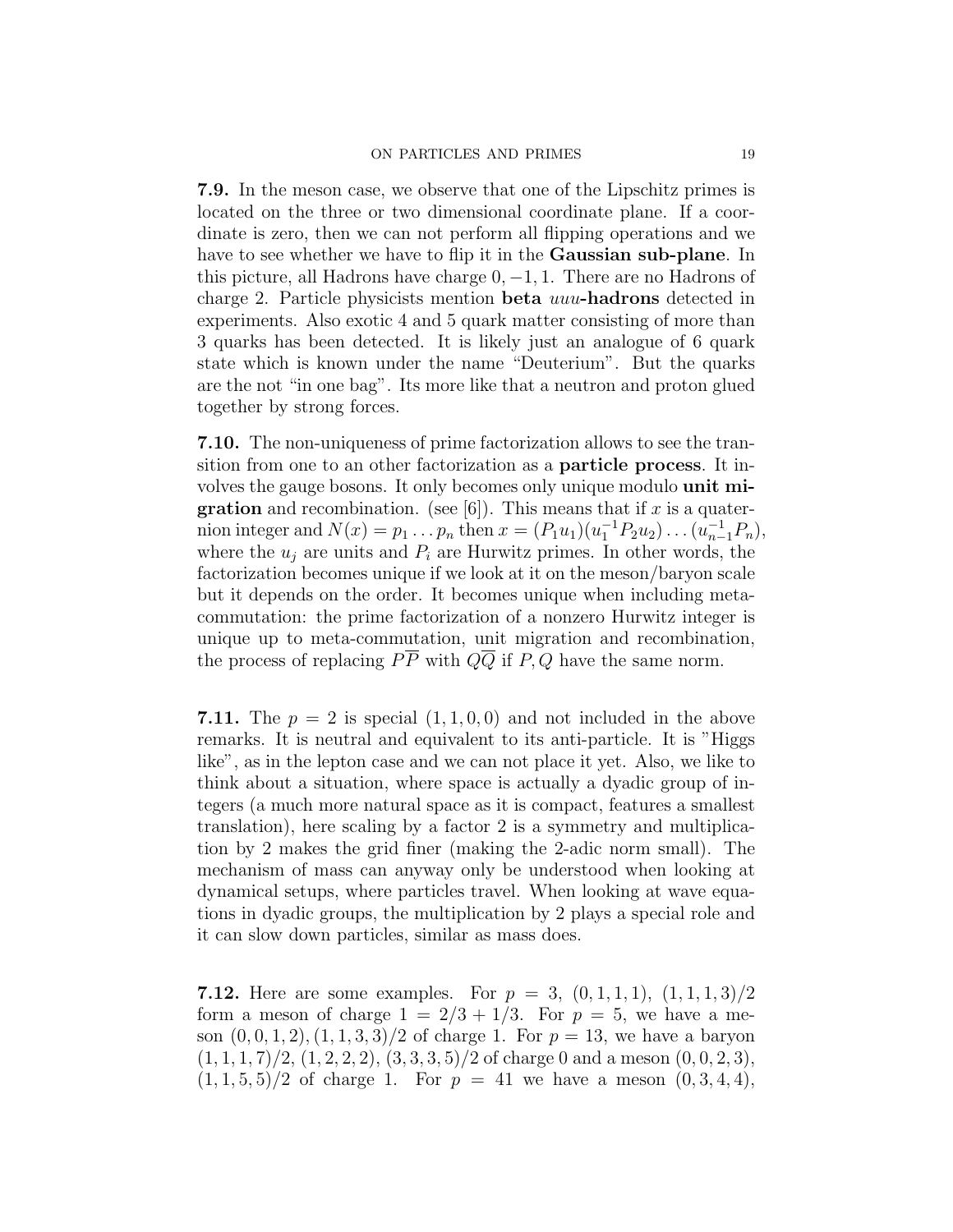$(3, 3, 5, 11)/2$  of charge  $\pm 1$ . and a meson  $(0, 1, 2, 6), (3, 5, 7, 9)/2$  for which all coordinates are different.

**7.13.** The integer units  $i, j, k$  are the Z vector bosons while the  $(1 +$  $(i+j+k)/2$  etc are  $W^{\pm}$  vector bosons. In the complex the 1, i generate photons. We can not have Lipschitz primes  $(a, a, b, b)$  as this is  $2a^2 +$  $2b^2 = 2(a^2 + b^2)$  which is 0,2 modulo 4. You see in the figures some pictures. We are able to attach to any prime a collection of baryons, for which the charges is determined.

7.14. A square free integer is a collection of Fermi particles. A given factorization is a particular particle configuration. Going from one factorization to an other is an interaction process which invokes exchange of vector bosons and where particles change nature. Say, if  $z$  is a baryon and  $w$  a meson, then  $z'$  and  $w'$  can represent a meson-baryon pair.

7.15. Gluons come from more general symmetry transformations. They do not have mass similarly like photons do not have mass. Lets postulate that Gluons are obtained from symmetry transformations when  $SU(3)$  acts as a symmetry in H. This is motivated from the complex place where  $(a, b) \rightarrow (-b, a)$ , the multiplication with i, the square root of -1, is realized as an element in the dihedral group, actually the cyclic group U. We can associate a gluon with a transformation  $(a, b, c, d) \rightarrow (a', b', c', d')$  which is a subgroup of  $SU(3)$ . The vector bosons  $W^0$ ,  $W^{pm}$  are implemented by multiplications by a unit in  $SU(2)$ .

#### 8. Remarks and questions

8.1. Related ideas. In 1952, Paul Kustaanheimo [22] explored the idea to do physics over a finite field  $K$ . He mused about the size of the size of the rational prime. The same question could be asked for primes in H. We also should mention that particle phenomenology in division algebras has been worked on before, like in [10]. The octonions could play an important role too but their combinatorics is more complicated as there are three type of primes: Gravesian integers  $(a, b, c, d, e, f, g)$ which play the role of the Lipschitz primes in the Hurwitz case, the **Kleinian integers**  $(a, b, c, d, e, f, g) + (1, 1, 1, 1, 1, 1, 1, 1)/2$  which play the role of the Hurwitz primes in  $H$ . Then there are the **Kirmse** integers which includes elements for which 4 of the entries are half integers. Eight maximal orders have been identified by Kirmse [19], a miscount which was later corrected by Coxeter to seven [7]).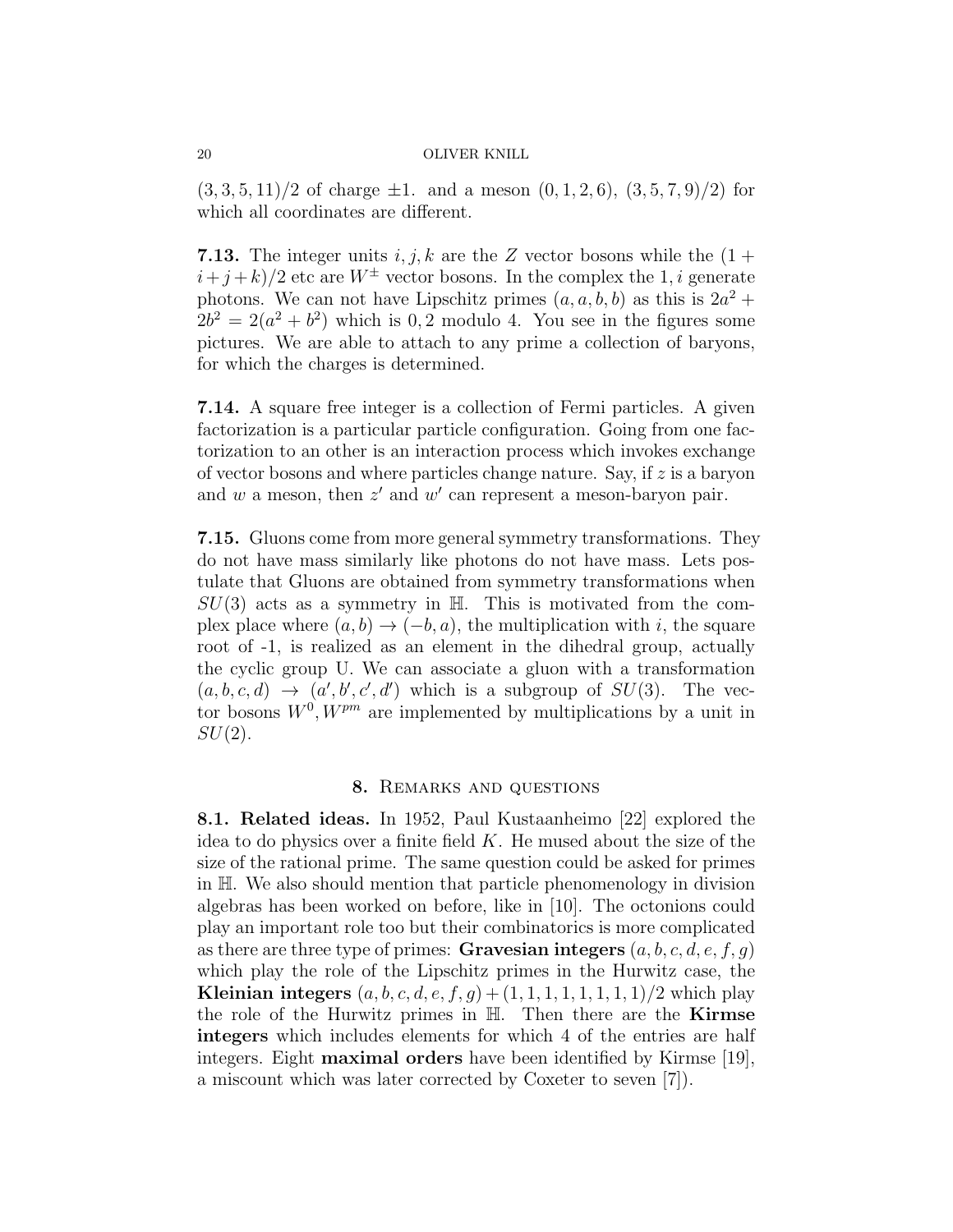8.2. Quaternion valued waves. We have seen that any C-valued quantum evolution extends to an evolution of quaternion valued fields when seeing the evolution on  $\mathbb{C}^3$  three complex planes but then merge things in a common real line. It would be useful to explore this more systematically. The physics in Division algebras is any new [3, 10]. One certainly also has to consider the possibility of octonion valued fields. We currently feel that the non-associativity in  $\mathbb O$  makes that algebra more difficult to use in a quantum mechanics frame work similarly as number theory is more difficult. But again, the Frobenius-Hurwitz theorem makes division algebras so special that it is only natural to consider them. Particle physics today is in an interesting stage, as some urgent questions are open. Are there more than three different flavors, are there larger symmetries like  $SU(5)$  or will completely different approaches prevail and replace the standard model? The structure outlined here hints that the answer could be "no" in all three cases.

**8.3. Stability of neutrini.** If  $a + ib$  or  $a + jb$  or  $a + kb$  is a Gaussian prime for which  $a^2 + b^2$  is prime then it is also a Lipschitz prime in  $\sqrt{N(z)}$  is prime, within H: the initial inert prime  $p = 3$  would decay  $\mathbb{H}$ . While C contains also "light primes" like  $z = 3$ , primes for which  $3 = (3, 0, 0, 0) = (1, -1, 0, -1)(1, 1, 0, 1)$ . The particle  $(1, 1, 0, 1)$  is equivalent to  $(1, 1, 3, 1)/2$  so that it is a meson. Why does the neutrino  $(3, 0, 0, 0)$  not decay within H but the prime  $5 = (1, 2, 0, 0)(1, -2, 0, 0)$ does decay into an electron-positron pair? One possibility to explain this is that  $(3, 0, 0, 0)$  is a different particle, evolving in a complex plane rather than the meson pair  $(1, -1, 0, -1), (1, 1, 0, 1)$  which evolves in the full algebra H. However, here the stretch of the analogy becomes apparent already. We definitely have to look at the quantum dynamics to understand this.

8.4. Tetra and Penta quarks. Tetra quarks and Penta quark matter seem have been confirmed by now. Examples of such events were  $X(3872)$ ,  $X(4140)$ . In one interpretation, these states of matter so special and are just pairs of mesons similarly as the deuterium nucleus is a familiar 6 quark state and the tritium nucleus a 9 quark state. Four and five quark states exotic because they are unusual mesons configurations which seem just be more rare. It is not necessary that a 4 quark state contains all the quarks together in the same way as in say the proton or neutron case. A deuterium is a 6 quark state, but the quarks are not glued as fundamentally as in a baryon. A baryon can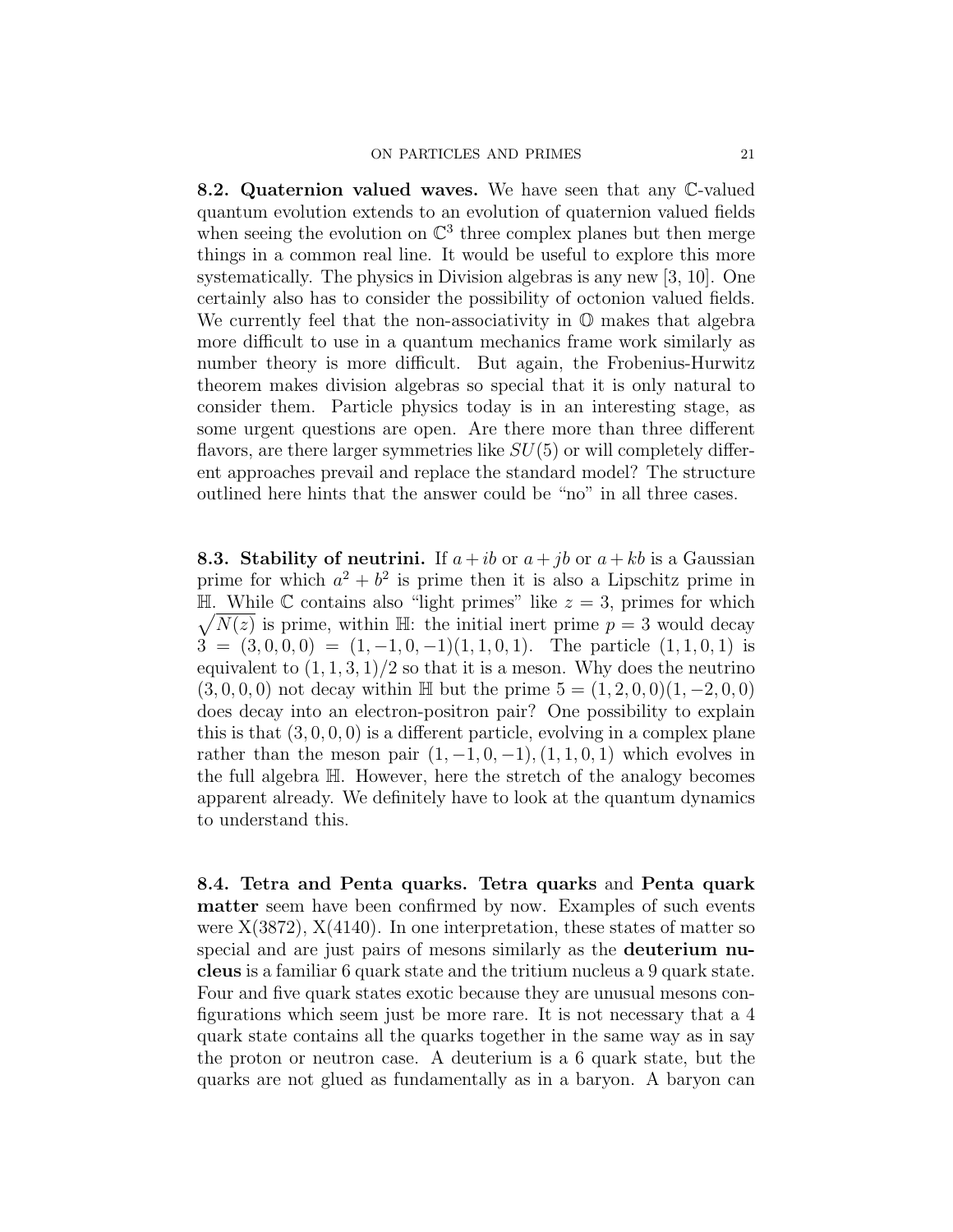only be separated by combining it with other particles, while a Deuterium boson can be split into a neutron and proton, which are both Fermions.

8.5. Number of electrons and neutrinos. We know that there are about an equal amount of  $(4k + 1)$ - than  $(4k - 1)$ -primes, with a slight Chebyshev bias for smaller numbers. But we estimate about 1 billion times more neutrini than electron-positron pairs in the universe. How come? Let us assume the number of particles in the universe is finite. As there are infinitely many primes we have to assume we impose some Kustaanheimo threshold [22] number and look only at primes below that number and take this as a measure for the number of particles. If we count also the virtual electron-positron pairs which quantum field theory predicts and leads to manifestation like the Casimir effect. Using virtual particles one could imagine the two particle classes to have similar amount of elements.

8.6. Light neutrini. We know that neutrini are much lighter than electrons. The neutrino mass is about 0.33 eV which is about  $5.10^{-37}kg$ . The mass of an electron is about 10<sup>−</sup>30kg. Current physics does not even tell how neutrinos acquire mass. The current understanding is that is that it does not happen through the Higgs mechanism. That would be compatible with the fact that it is simply related to the amplitude of the wave. Primes with larger norm have more mass. This is not unnatural since this is a dynamical mass interpretation. In number theory, there is a difference in the amplitudes: the real inert Gaussian primes z have prime  $\sqrt{N(z)}$  while the split Gaussian primes z have prime  $N(z)$ . For example  $z = 3$  is a inert prime wile  $2 + i$  is a split prime. If we look at  $N(z)$  as a measure for mass, then  $N(z)$  is not prime for a real Gaussian prime. It is the square root of  $N(z)$  which is prime. If there should be any relation with  $N(z)$  and mass and the mass relation measured is considered, this suggests that  $\sqrt{N(z)} \sim 10^7$ for primes modeling particles. By Hurwitz, on a sphere  $N(z) = 10^{14}$ this  $N(z) + 1$  is also the number of different prime equivalence classes on such a sphere. There is no relation with [22] since the later takes the more radical approach replacing the field  $\mathbb C$  with a finite field.

**8.7. The unramified primes.** The prime  $p = 2$  is special. When looking for analogies, it comes closest to the Higgs particle. The reason is that this particle is conjugate to its own anti-particle and therefore has no charge. The Higgs is a Boson unlike the neutral neutrini. What is the difference? One could try the picture that 2 is actually equivalent to a pair of Fermions  $z\overline{z}$  of norm 2, where z and  $\overline{z}$  are conjugated.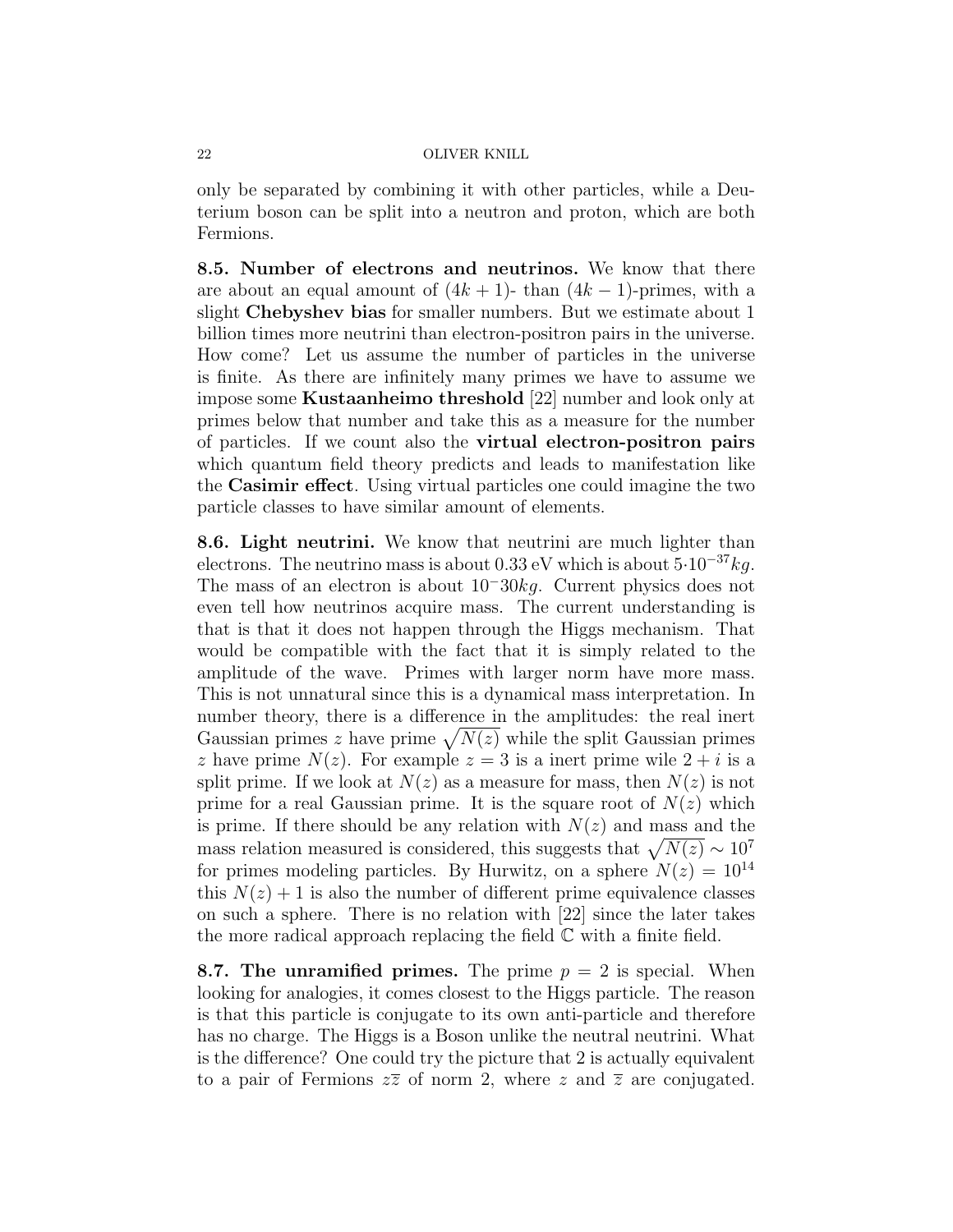Ramified as such, the two Fermions  $z, \overline{z}$  are identified so that it becomes elementary and a Boson. For the other primes like 3, there is no such factorization. For 5 the factorization  $5 = (2 + i)(2 - i)$  splits into two charged particles which are not equivalent. The commutation statistics for  $p = 2$  is described by the **second supplement of quadratic reciprocity**:  $(2|p) = (p|2)$  for primes of the form  $8k \pm 1$  and  $(2|p) =$  $-(p|2)$  for the rest of odd primes. We can remember this as follows: while neutrini do not interact with electrons nor positrons, the prime 2 interacts with both types.

8.8. What are the photons in this allegory? Photons are the units in  $\mathbb{C}$ . They play the role of gauge transformations. The photons  $i, -i$  satisfy  $i^2 = -1$  and interact with electrons or positrons only and not with neutrini. Indeed, by the first supplement of quadratic reciprocity, we have  $(-1|p) = 1$  for electron for positrons primes but  $(-1|p) = -1$  for neutrini primes: there is no solution to  $x^2 = i^2$  modulo p if p is a neutrino prime but there is a solution x to  $x^2 = i^2$  modulo  $p$  if  $p$  is a charged lepton. All photons are gauge equivalent so that there is only one kind of a photon. A photon has zero charge as it is equivalent to the real element 1.

8.9. Seduced by analogies. To the end, one has to caution: tales like Eddington explaining the fine structure constant by numerology or Kepler obsessed with his Harmonices Mundi matching planetary motion with Platonic solids or the Thomson-Tait approach to explain the chemical elements using knots, show that analogies do not always go well, even if done by eminent scientists. But Harmonices Mundi motivated more the study of platonic solids and the Thomson Tait take on vortex atoms was highly influential for research in knot theory. As an amusing illustration, in some online forum, a user discovered that the natural numbers  $\mathbb{N}$ , the complex numbers  $\mathbb{C}$ , the quaternions  $\mathbb H$  and the octonions  $\mathbb O$  are curiously linked to the basic constituents of **organic matter** like nitrogen  $N$ , carbon  $C$ , hydrogen H and oxygen O. This silly coincidence illustrates how scientific brains like to build connections and if necessary, bend things, if a match is not complete. While the allegory spun here could be of similar type, there is interesting combinatorics to be explored, as the figures below illustrate. How many different baryons are there for a given prime? How many are there of each type? Is there a more natural way to associate charge to the quarks by looking at all possible factorizations. What exactly happens to the equivalence classes during meta commutation?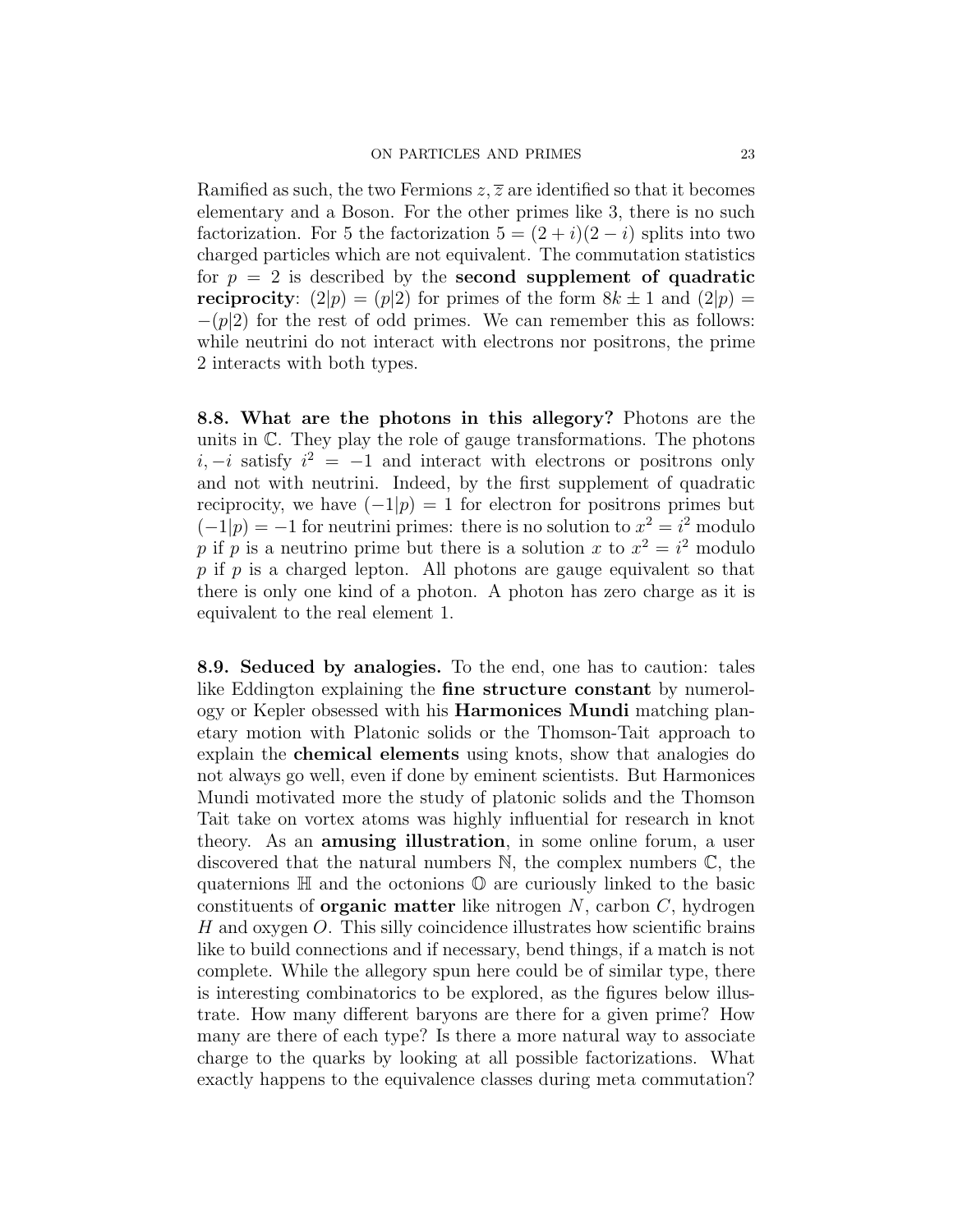9. FIGURES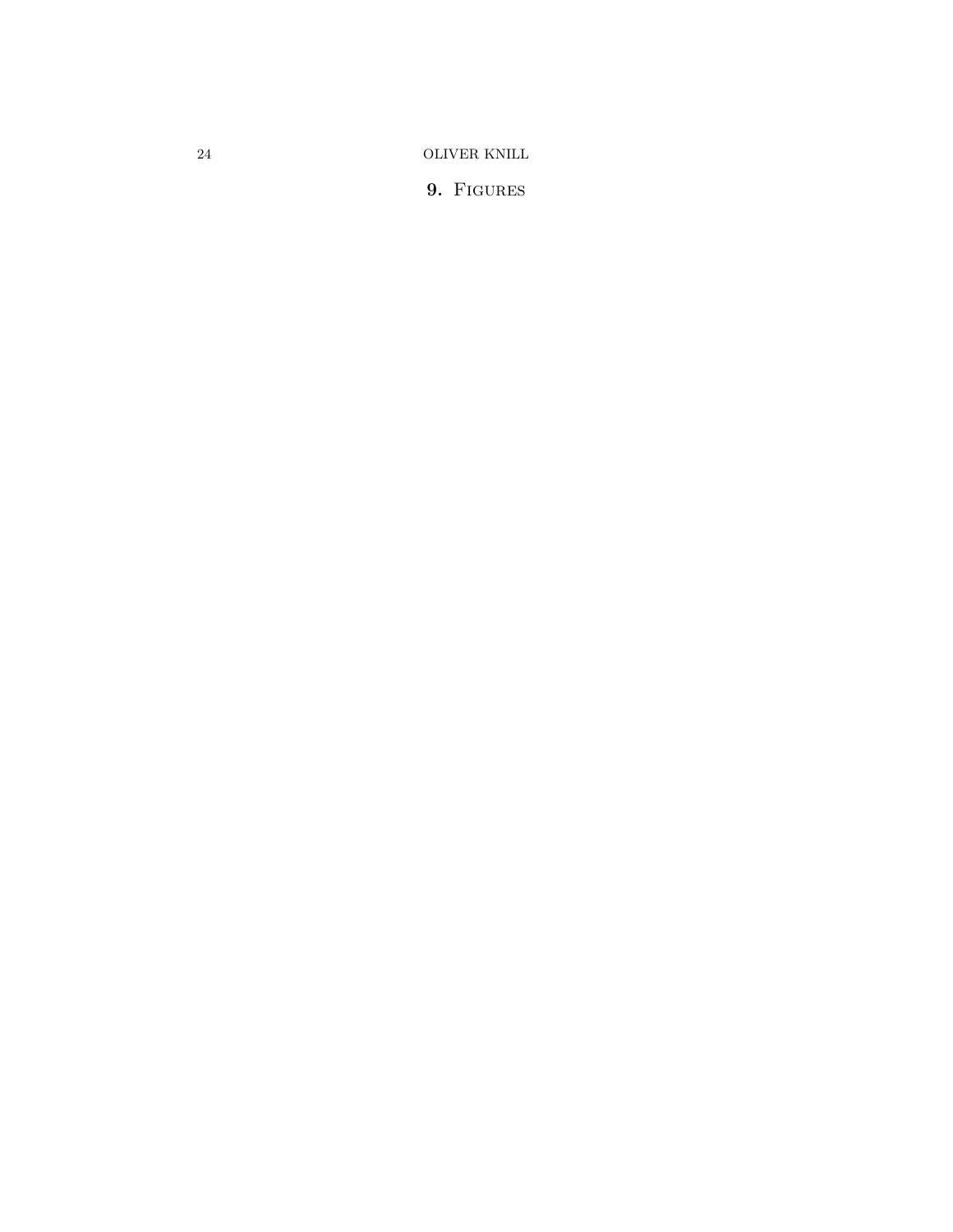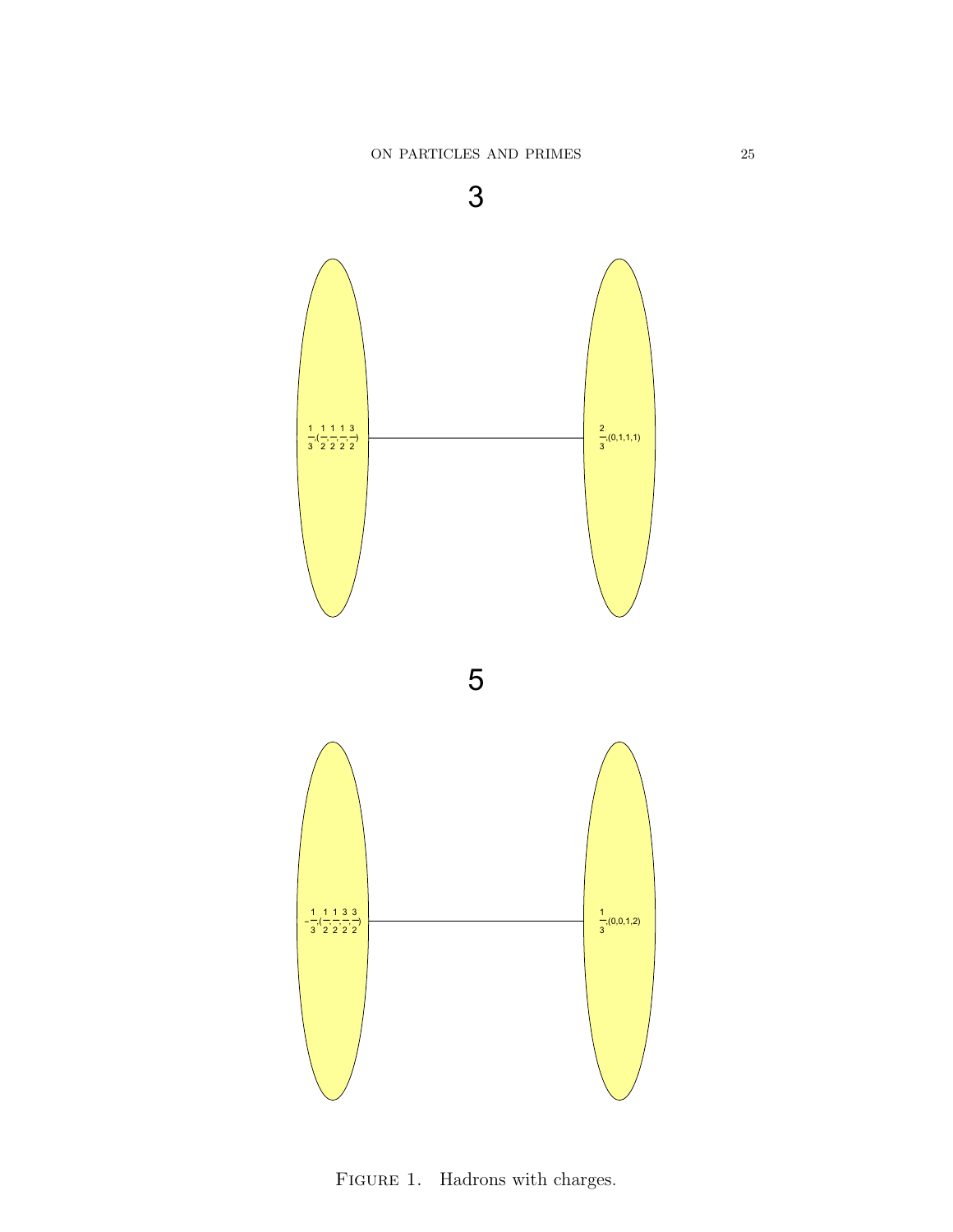



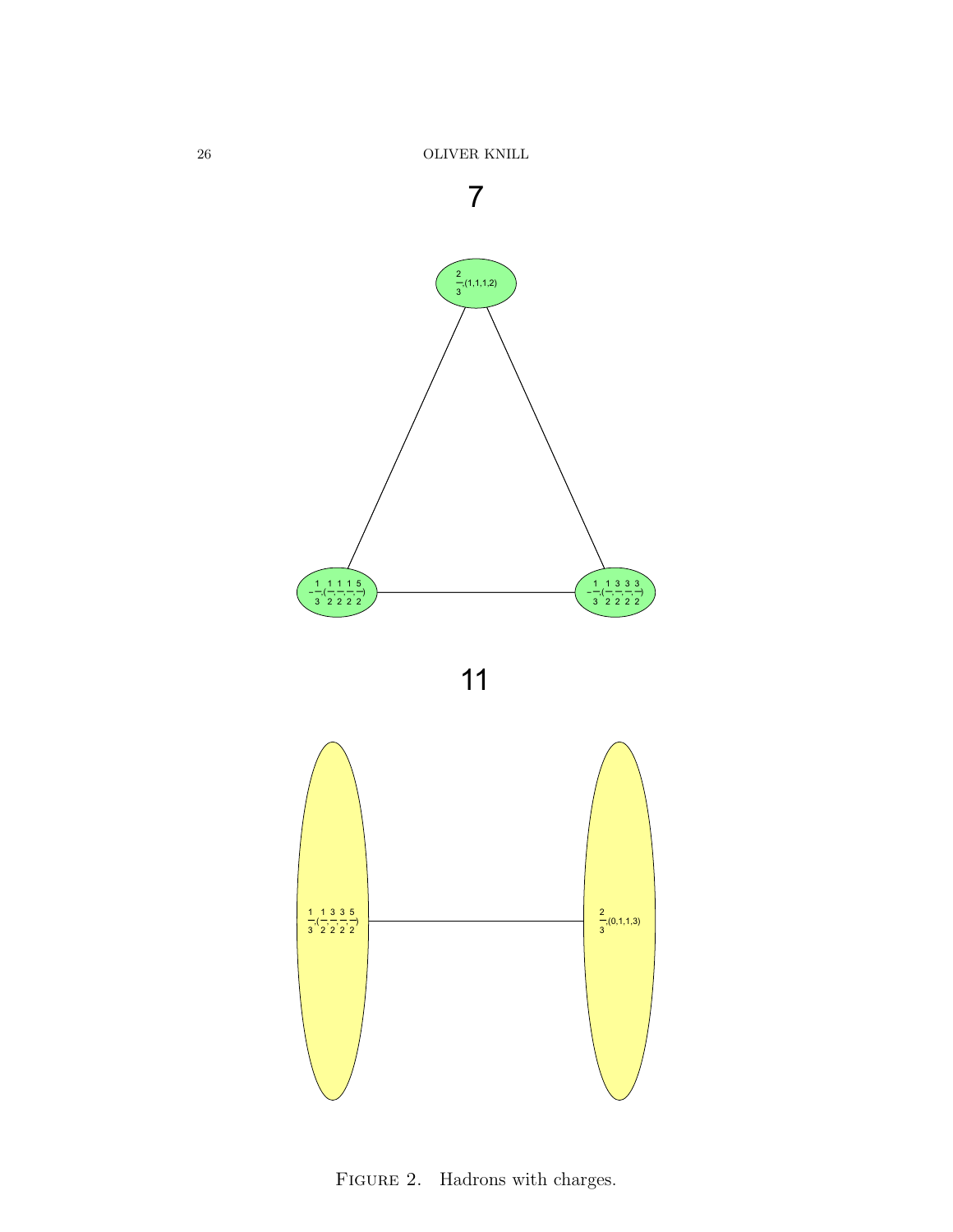



FIGURE 3. Hadrons with charges.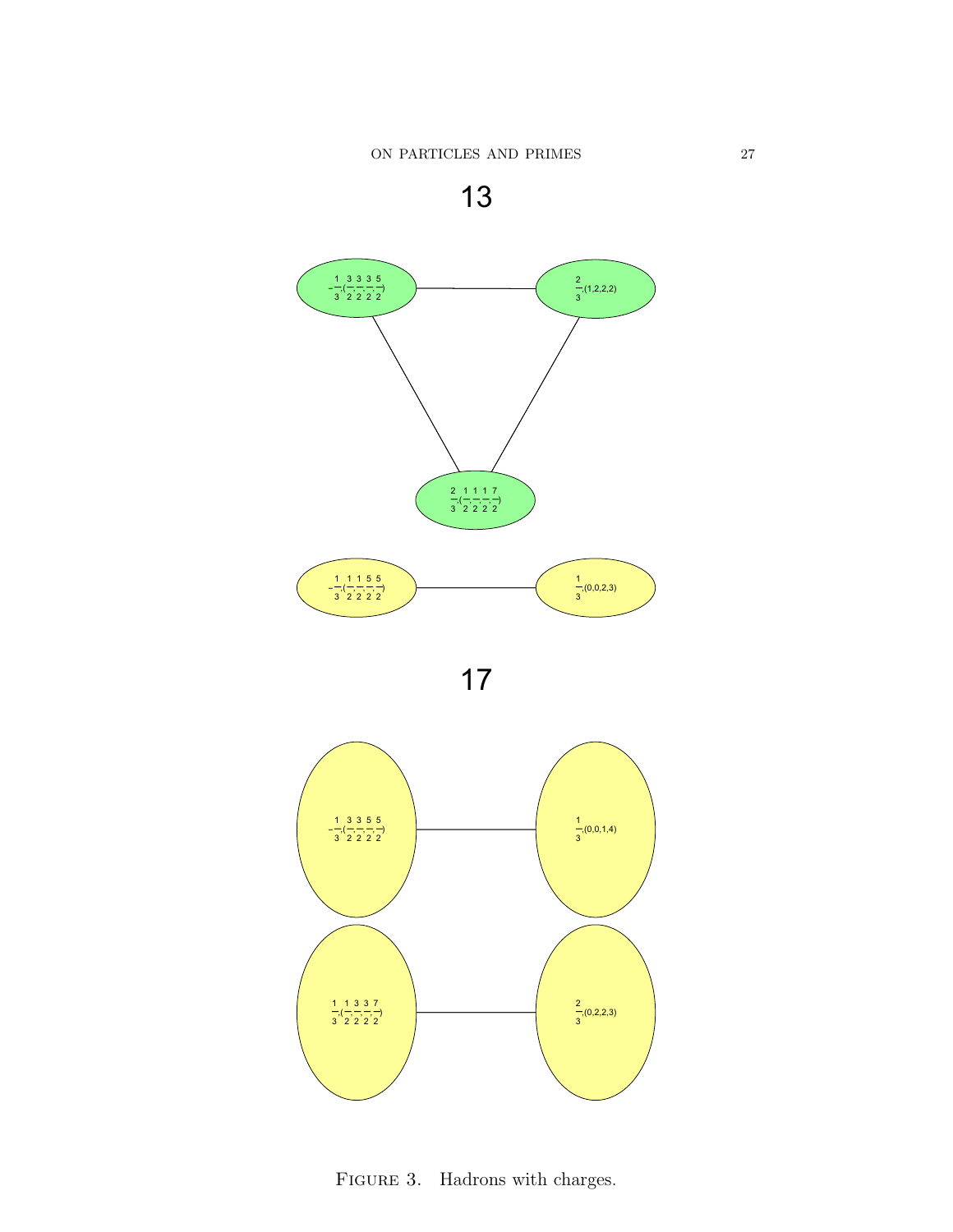







FIGURE 4. Hadrons with charges.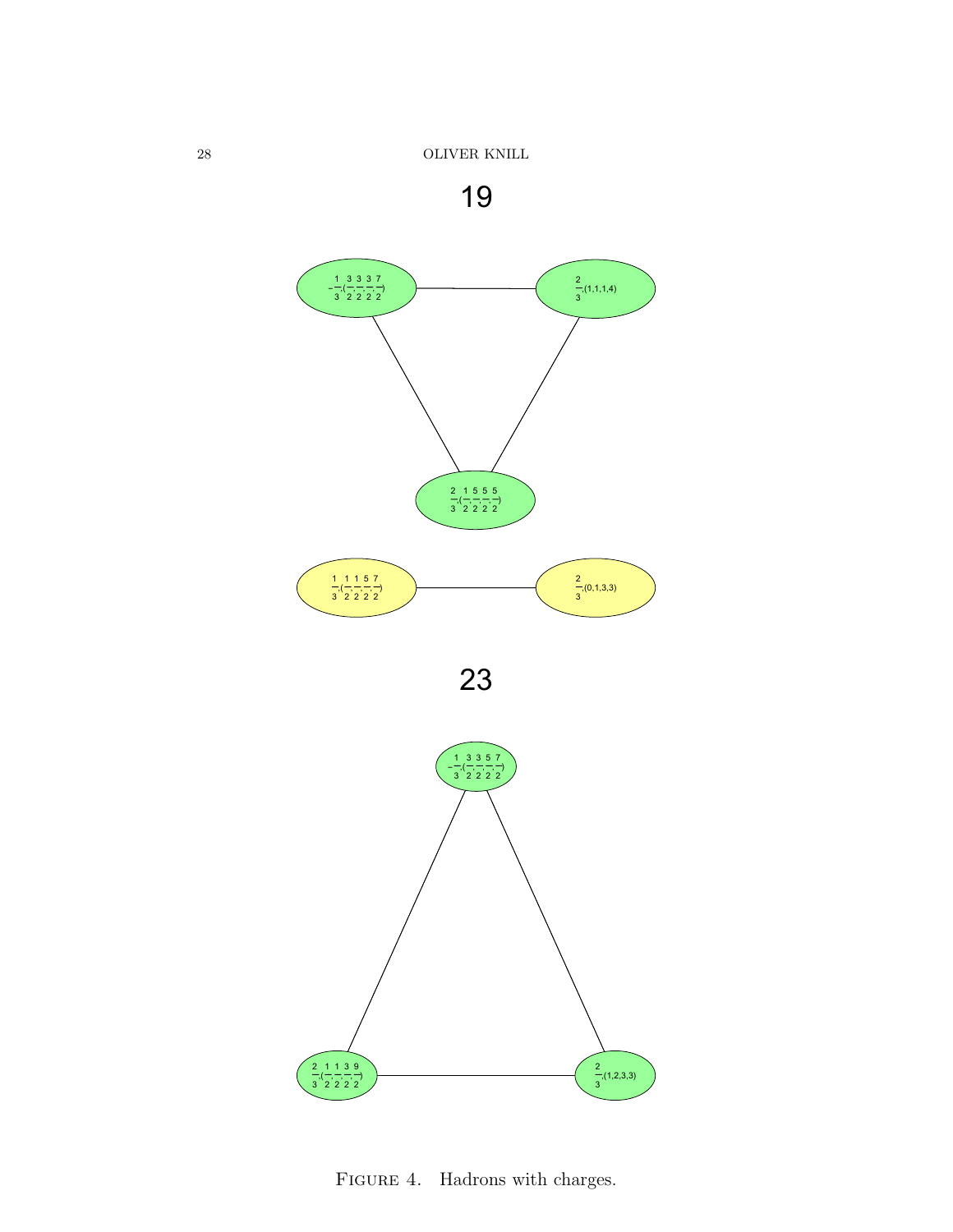







FIGURE 5. Hadrons with charges.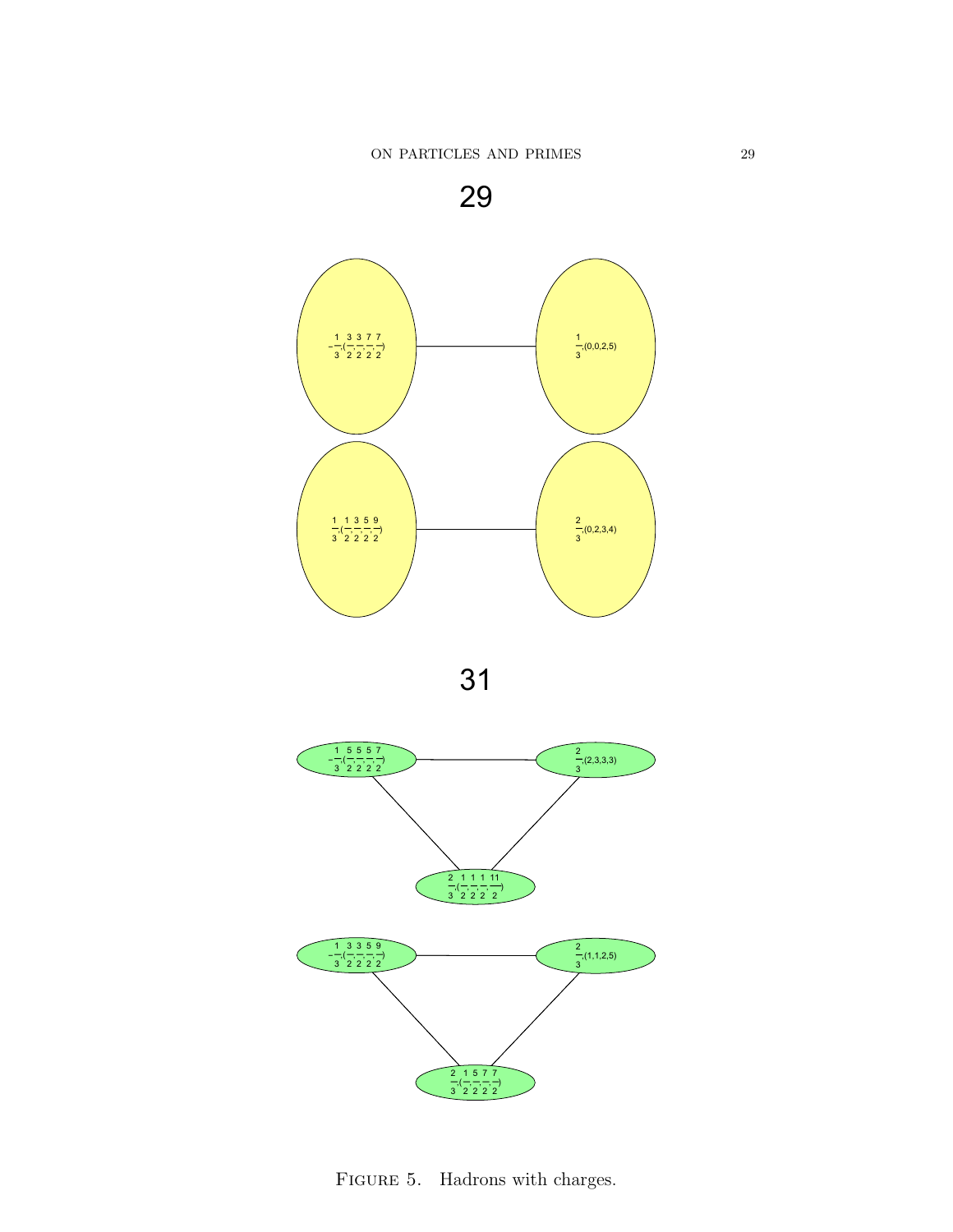







FIGURE 6. Hadrons with charges.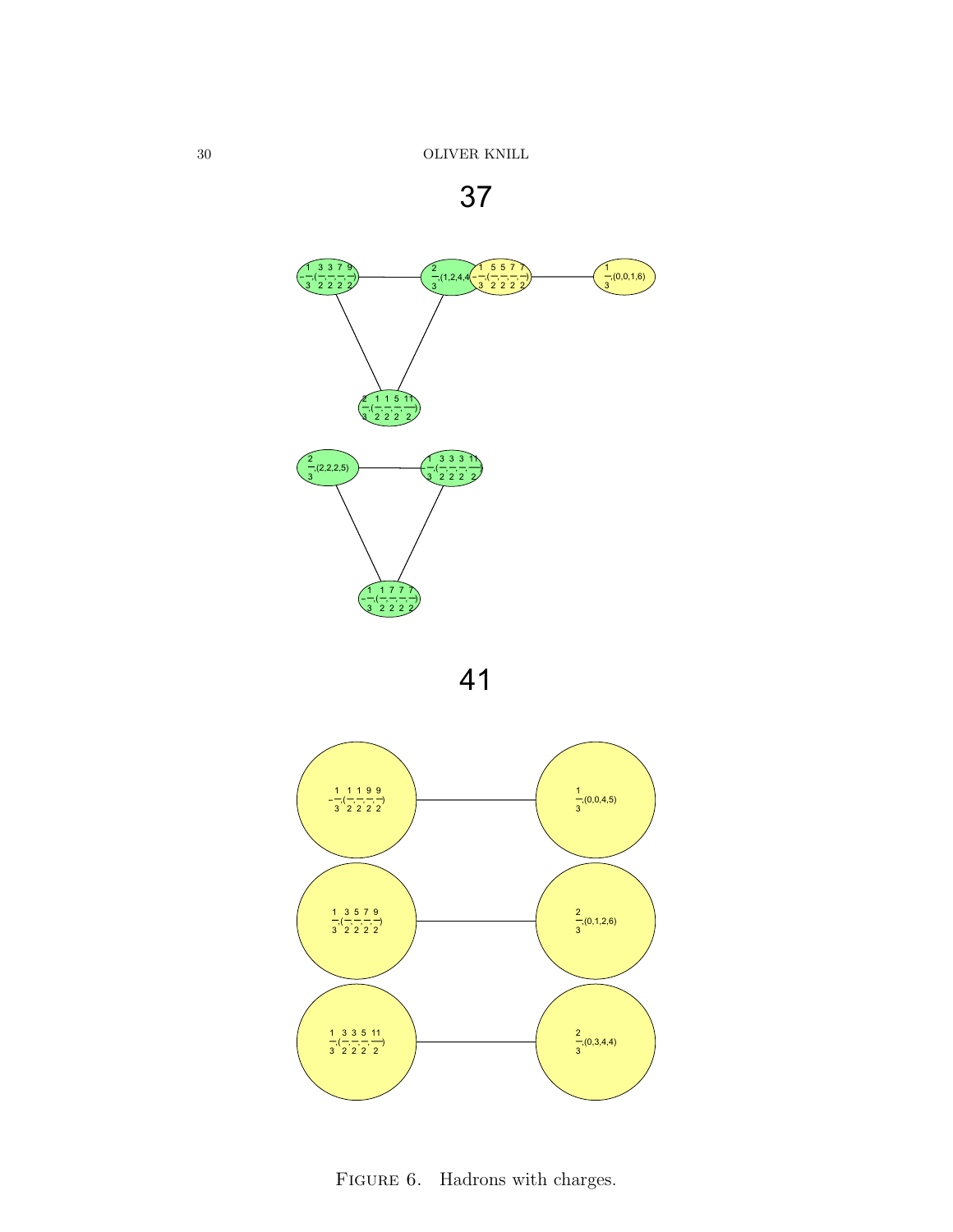





FIGURE 7. Hadrons with charges.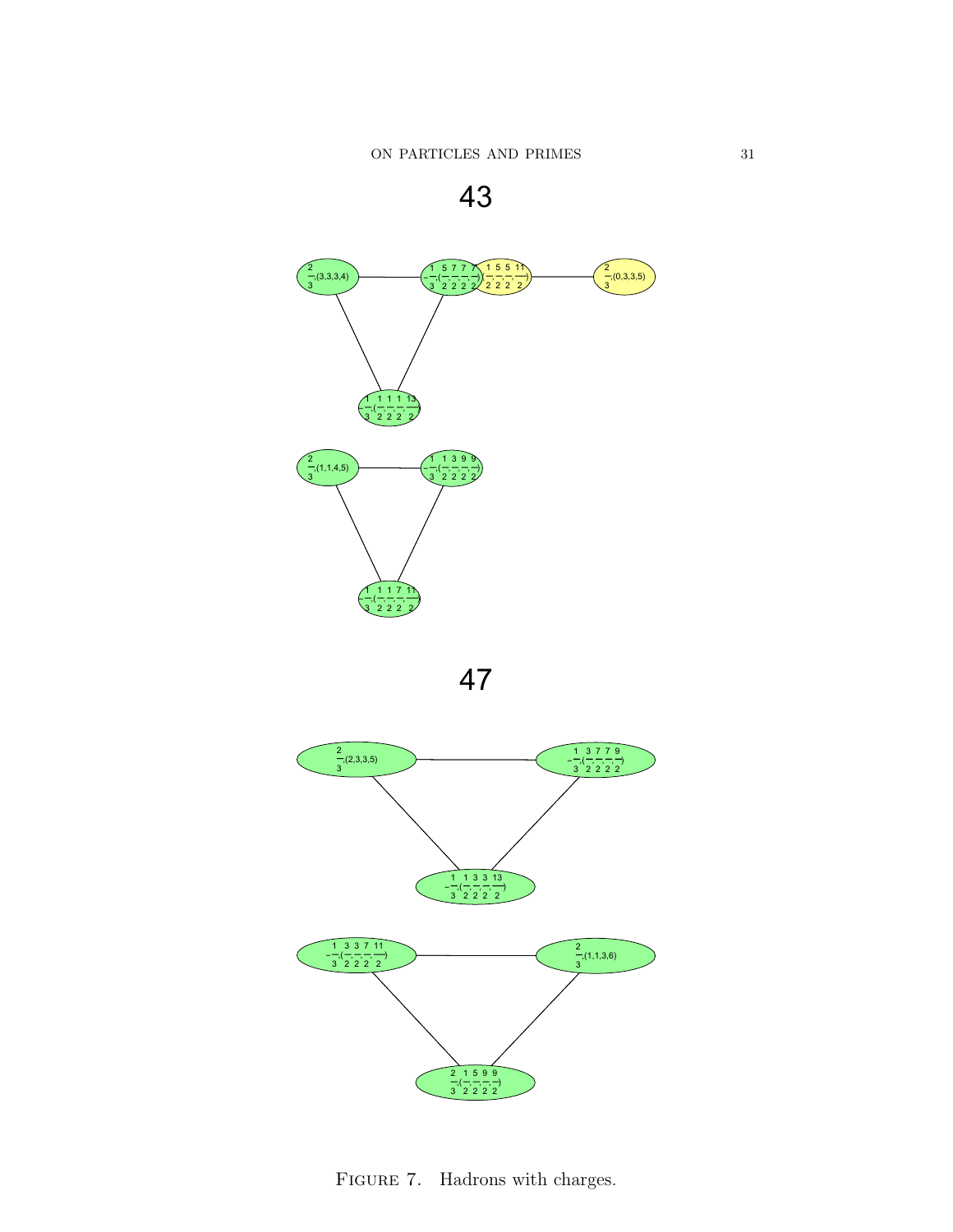







FIGURE 8. Hadrons with charges.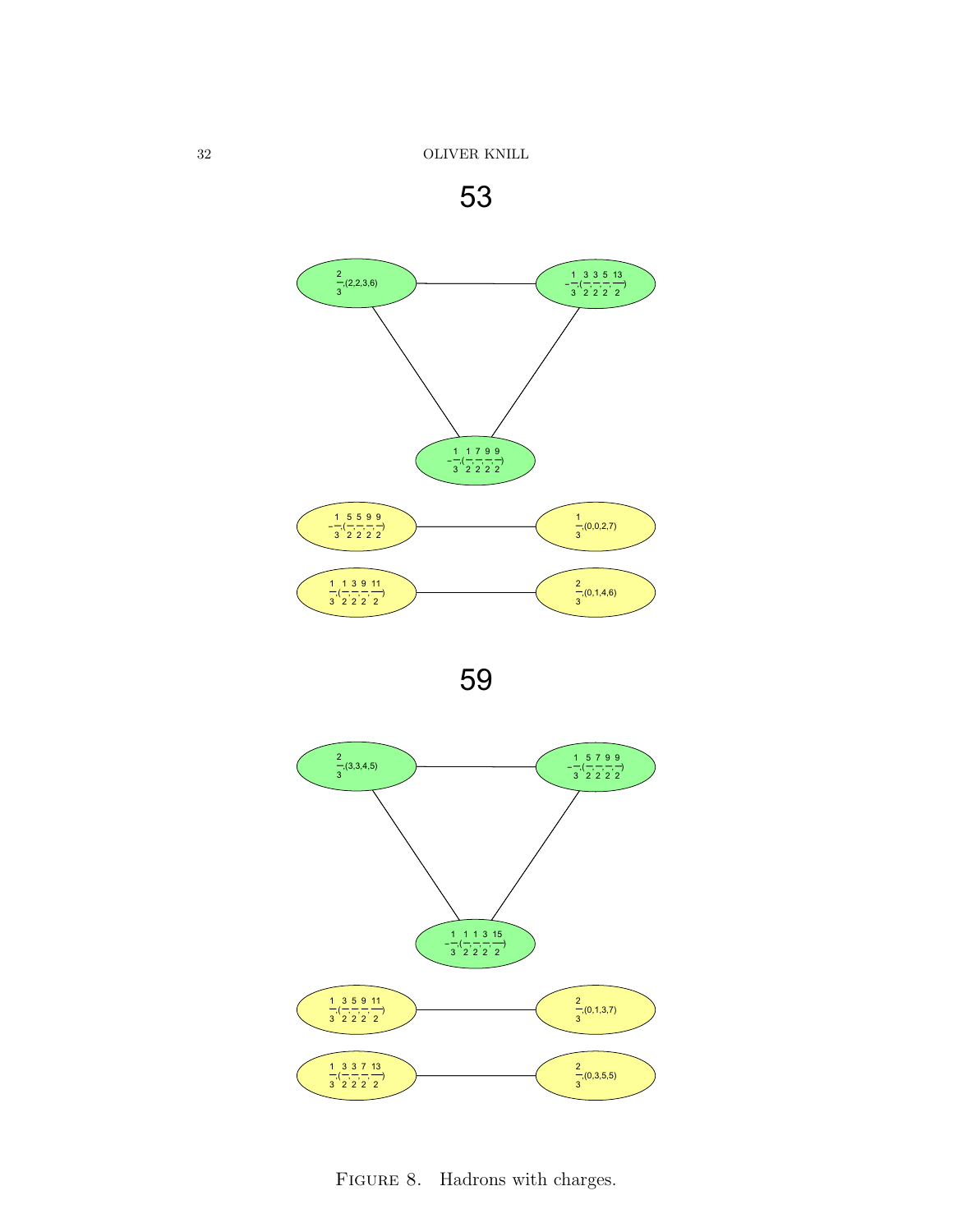



FIGURE 9. Hadrons with charges.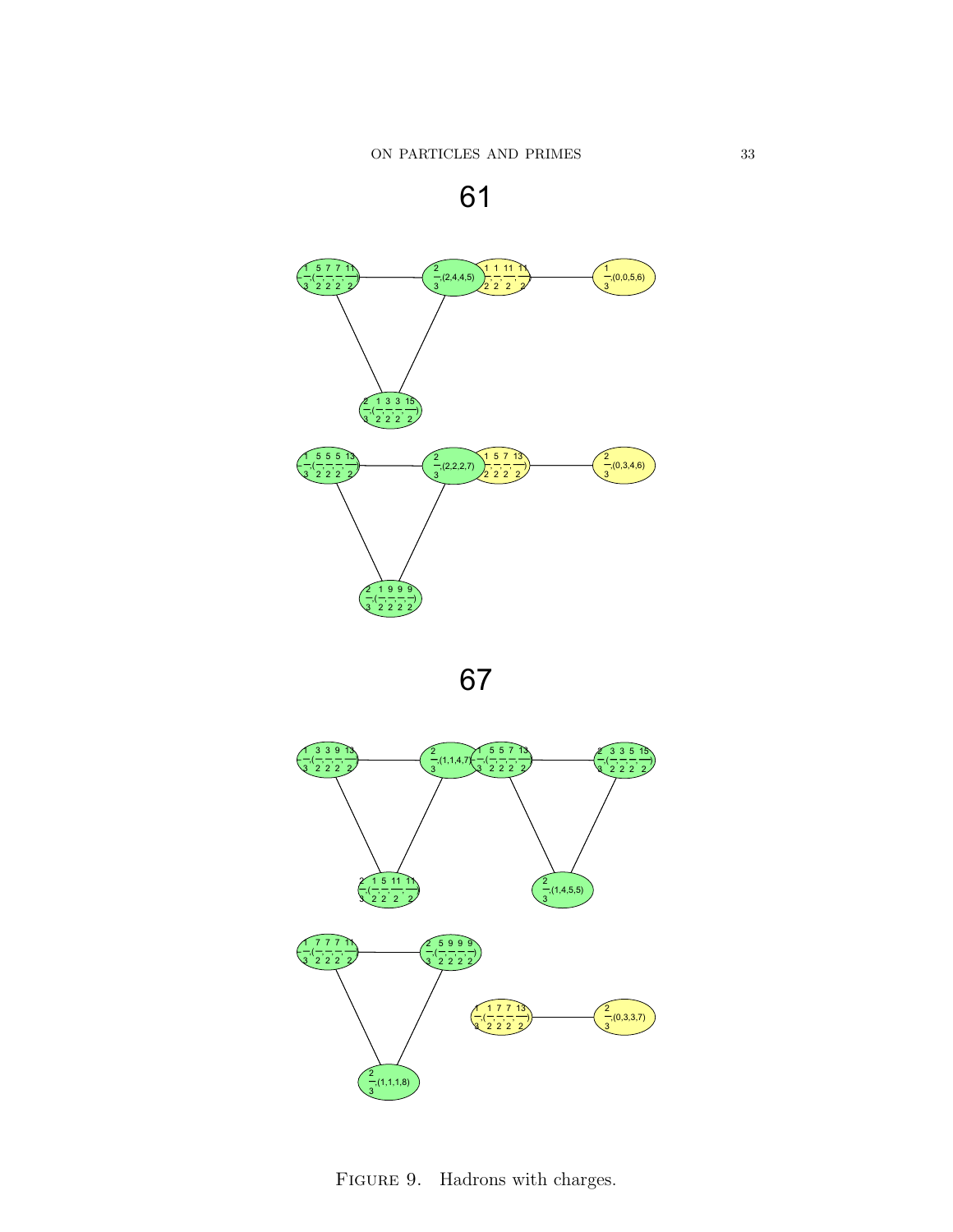





FIGURE 10. Hadrons with charges.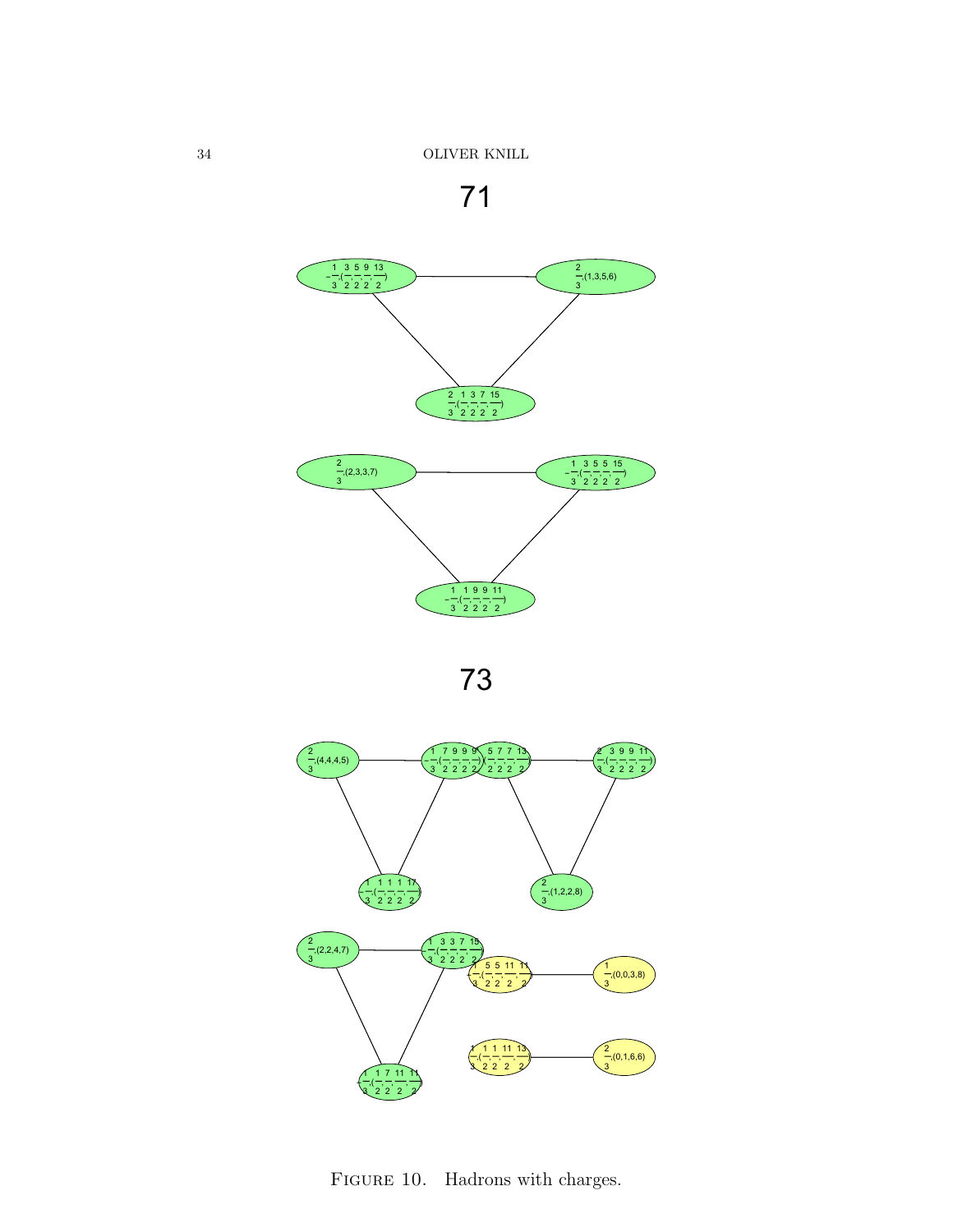





FIGURE 11. Hadrons with charges.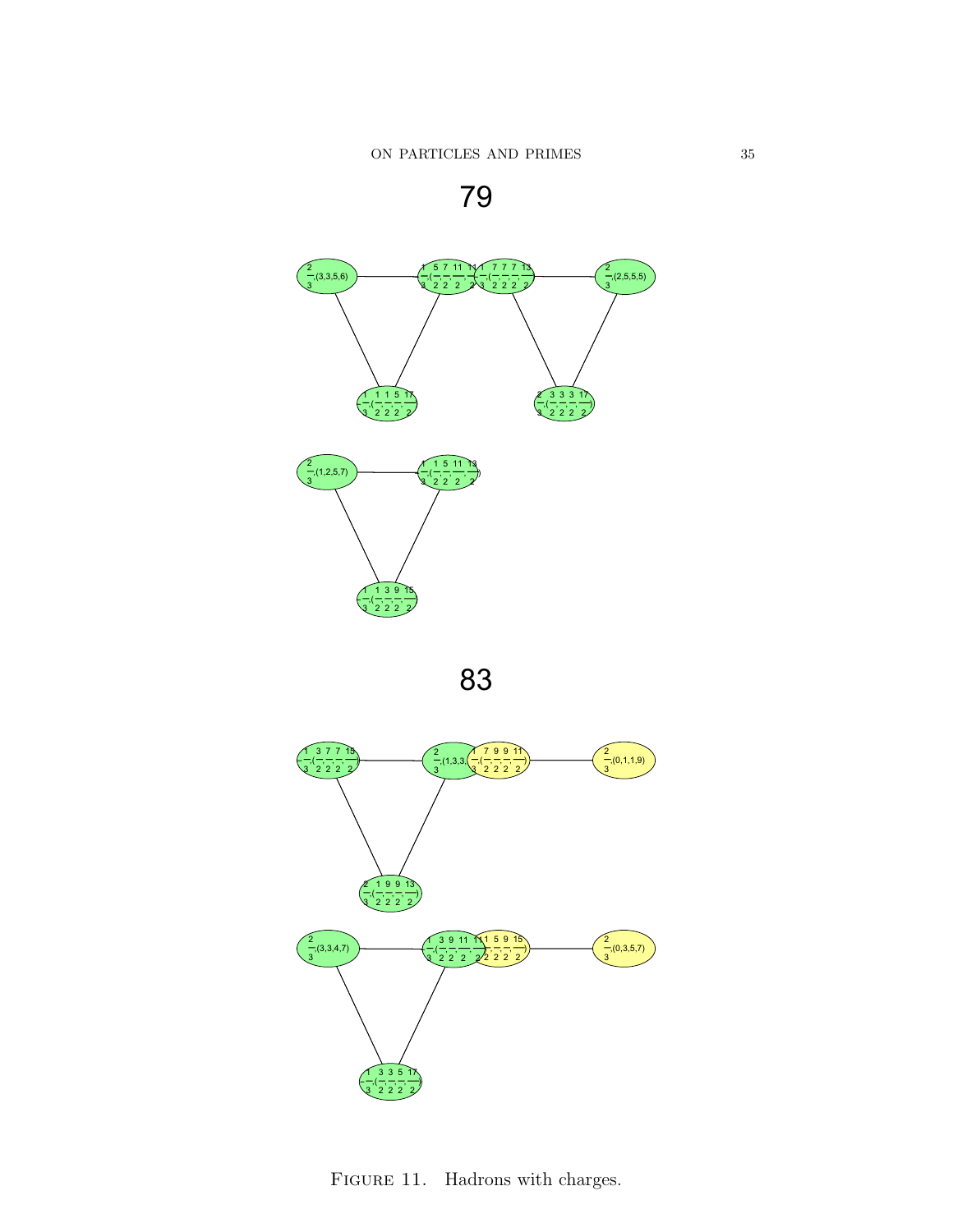







FIGURE 12. Hadrons with charges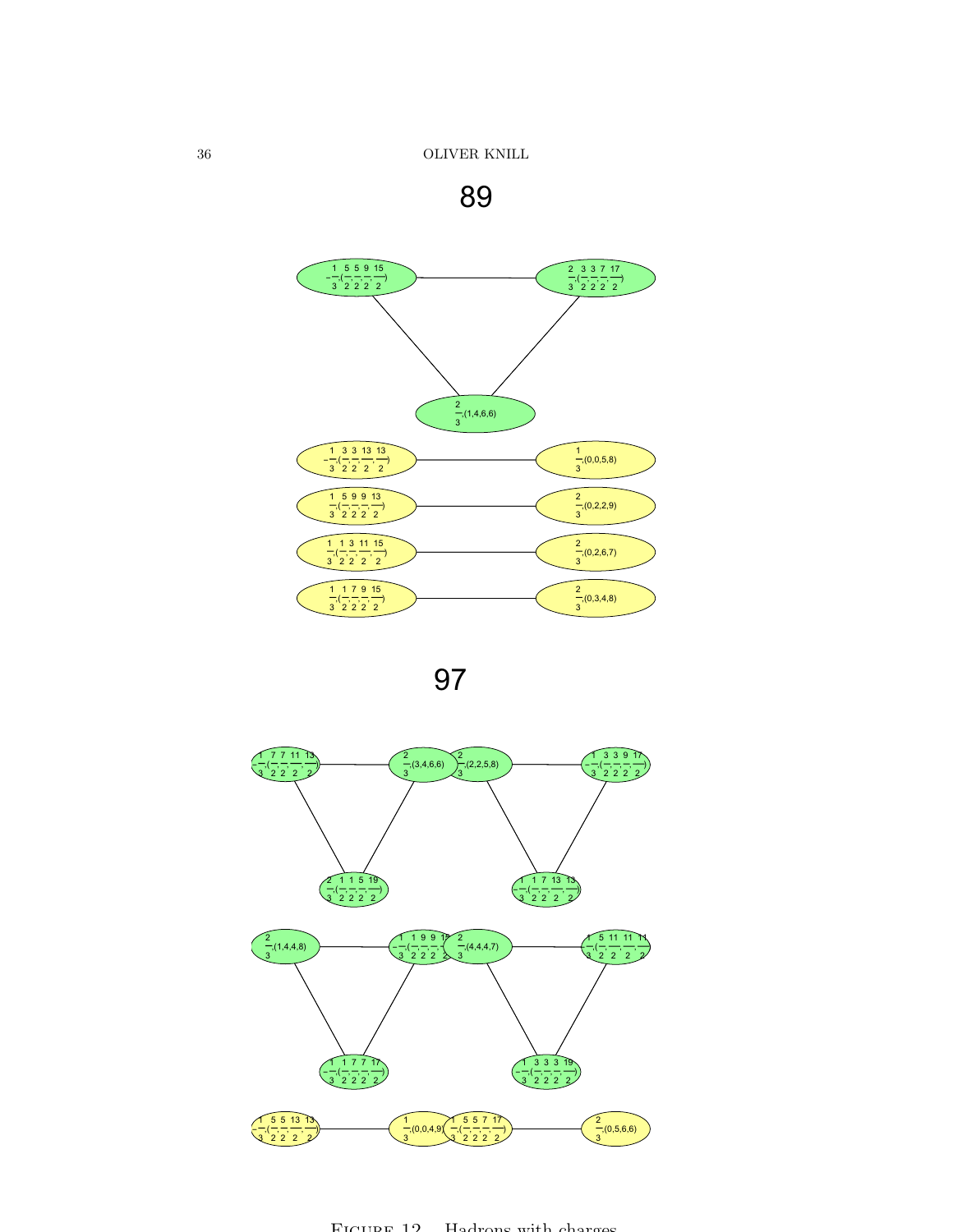





FIGURE 13. Hadrons with charges.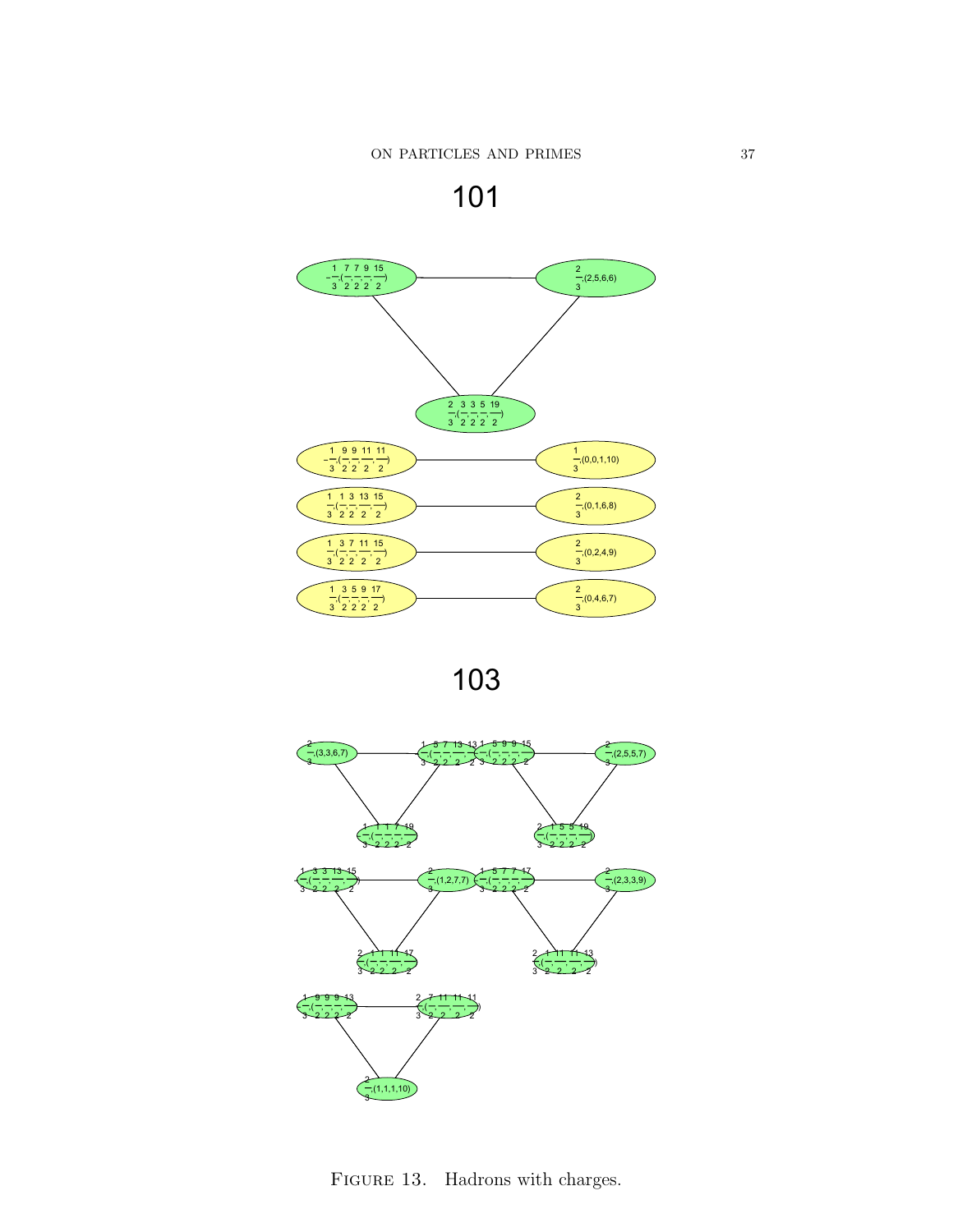







FIGURE 14. Hadrons with charges.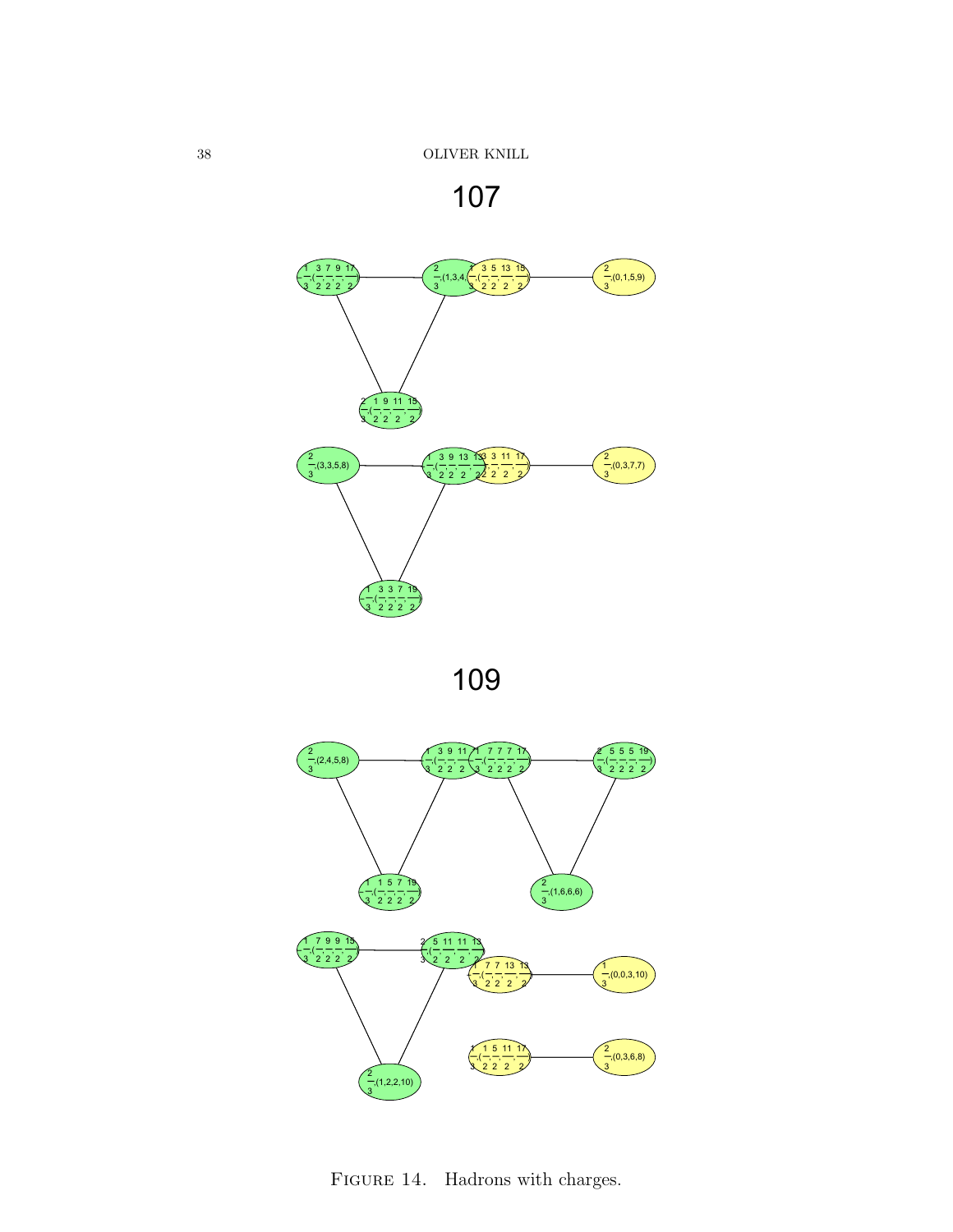#### **REFERENCES**

- [1] Stack exchange. http://math.stackexchange.com/questions/368456/frobeniusfrom-hurwitzs-theorem, 2013.
- [2] A. Ash and R. Gross. Fearless Symmetry, Exposing the Hidden Patterns of Numbers. Princeton University Press, 2006.
- [3] J.C. Baez. Division algebras and quantum theory. Found. Phys., 42(7):819–855, 2012.
- [4] H. Cohn and A. Kumar. Metacommutation of Hurwitz primes. https://arxiv.org/abs/1307.0443, 2013.
- [5] A. Connes. Noncommutative geometry and the standard model with neutrino mixing. https://arxiv.org/abs/hep-th/0608226, 2006.
- [6] J.H. Conway and D.A. Smith. On Quaternions and Octonions. A.K. Peters, 2003.
- H.S.M. Coxeter. Integral Cayley numbers. Duke Math. J., 13:561–578, 1946.
- [8] C. A. Deavours. The quaternion calculus. Amer. Math. Monthly, 80:995–1008, 1973.
- [9] J. DeVito. Stack exchange. http://math.stackexchange.com/questions/12453/ is-there-an-easy-way-to-show-which-spheres-can-be-lie-groups, 2016.
- [10] G.M. Dixon. Division algebras: octonions, quaternions, complex numbers and the algebraic design of physics, volume 290 of Mathematics and its Applications. Kluwer Academic Publishers Group, Dordrecht, 1994.
- [11] H.-D. Ebbinghaus, H. Hermes, F. Hirzebruch, M. Koecher, K. Mainzer, J. Neukirch, A. Prestel, and R. Remmert. Numbers, volume 123 of Graduate Texts in Mathematics. Springer-Verlag, New York, 1991.
- [12] S. Eilenberg and I. Niven. The "fundamental theorem of algebra" for quaternions. Bull. Amer. Math. Soc., 50:246–248, 1944.
- [13] G. Frobenius. Ueber die schiefe Invariante einer bilinearen oder quadratischen Form. J. Reine Angew. Math., 86:44–71, 1879.
- [14] R. Fueter. Die Funktionentheorie der Differentialgleichungen  $\Theta u = 0$  und  $\Theta$ θ $u = 0$  mit vier reellen Variablen. Comment. Math. Helv., 7(1):307-330, 1934.
- [15] R. Fueter. Über die analytische Darstellung der regulären Funktionen einer Quaternionenvariablen. Comment. Math. Helv., 8(1):371–378, 1935.
- [16] J.W. Gibbs and E.B. Wilson. Vector Analysis. Yale University Press, New Haven, 1901.
- [17] S.W. Golomb. Rubik's cube and quarks: Twists on the eight corner cells of rubik's cube provide a model for many aspects of quark behavior. American Scientist, 70:257–259, 1982.
- [18] A. Hurwitz. Über die Komposition der quadratischen Formen. Math. Ann., 88(1-2):1–25, 1922.
- [19] J. Kirmse. Über die Darstellbarkeit natürlicher ganzer Zahlen als Summen yon acht Quadraten und über ein mit diesem Problem zusammenhängendes nichtkommutatives und nichtassoziatives Zahlensystem. Berichte Verhandlungen Sächs. Akad. Wiss. Leipzig. Math. Phys. Kl, 76:63-82, 1925.
- [20] O. Knill. An integrable evolution equation in geometry. http://arxiv.org/abs/1306.0060, 2013.
- [21] O. Knill. Some experiments in number theory. https://arxiv.org/abs/1606.05971, 2016.